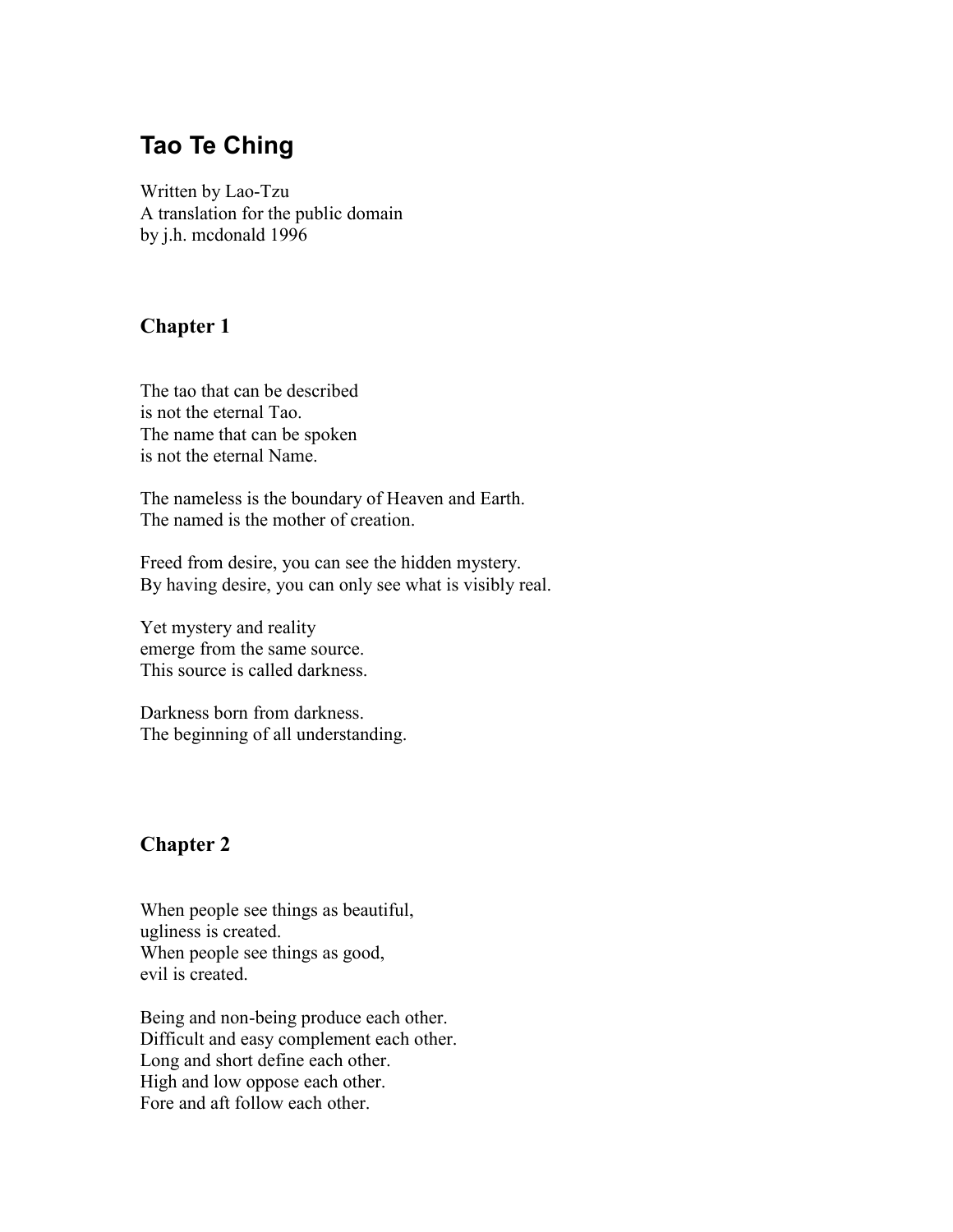Therefore the Master can act without doing anything and teach without saying a word. Things come her way and she does not stop them; things leave and she lets them go. She has without possessing, and acts without any expectations. When her work is done, she takes no credit. That is why it will last forever.

# **Chapter 3**

If you overly esteem talented individuals, people will become overly competitive. If you overvalue possessions, people will begin to steal.

Do not display your treasures or people will become envious.

The Master leads by emptying people's minds; filling their bellies, weakening their ambitions, and making them become strong. Preferring simplicity and freedom from desires, avoiding the pitfalls of knowledge and wrong action.

For those who practice not-doing, everything will fall into place.

# **Chapter 4**

The Tao is like an empty container: it can never be emptied and can never be filled. Infinitely deep, it is the source of all things. It dulls the sharp, unties the knotted, shades the lighted, and unites all of creation with dust.

It is hidden but always present. I don't know who gave birth to it . It is older than the concept of God.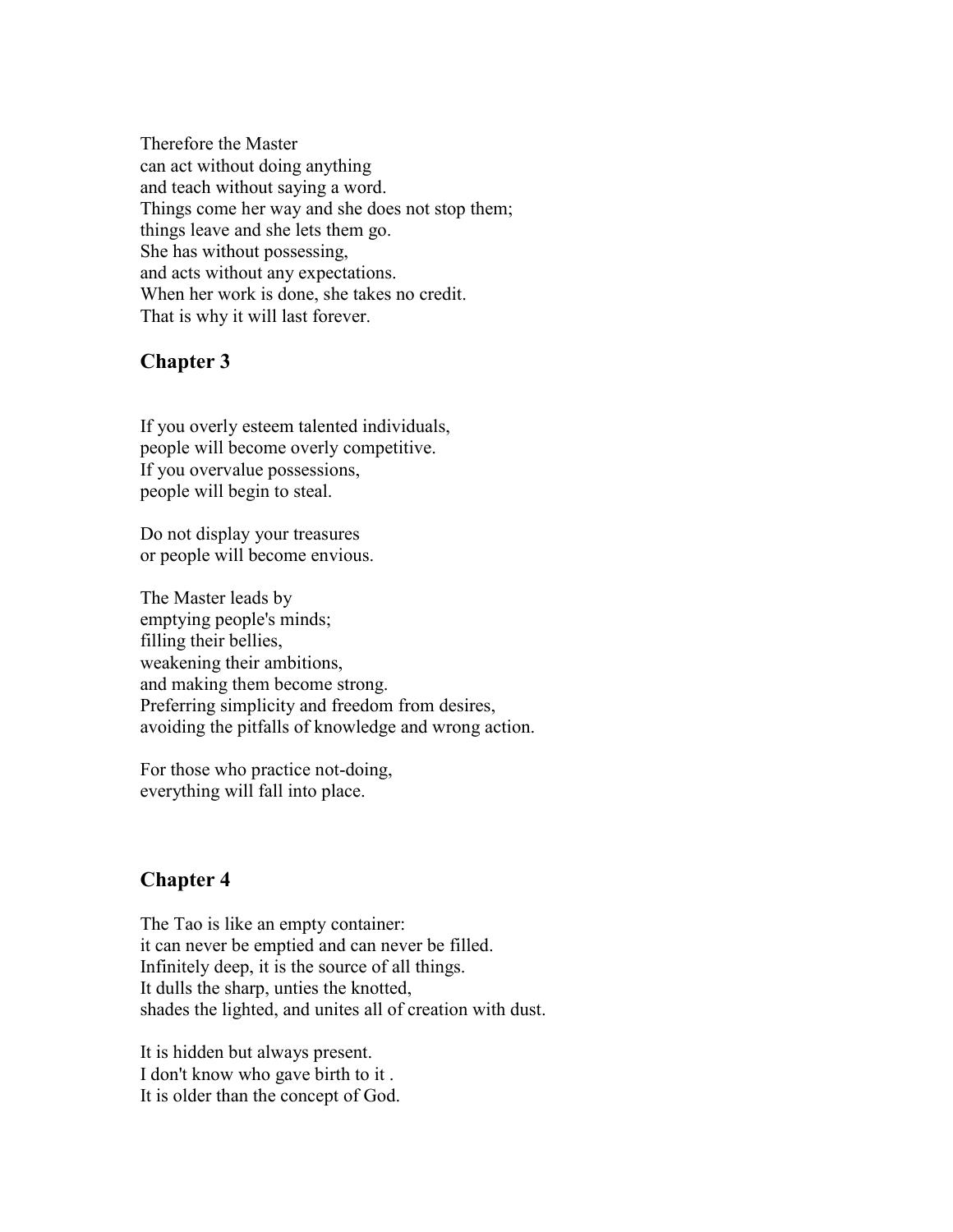# **Chapter 5**

Heaven and Earth are impartial; they treat all of creation as straw dogs. The Master doesn't take sides; she treats everyone like a straw dog.

The space between Heaven and Earth is like a bellows; it is empty, yet has not lost its power. The more it is used, the more it produces; the more you talk of it, the less you comprehend.

It is better not to speak of things you do not understand.

#### **Chapter 6**

The spirit of emptiness is immortal. It is called the Great Mother because it gives birth to Heaven and Earth.

It is like a vapor, barely seen but always present. Use it effortlessly.

#### **Chapter 7**

The Tao of Heaven is eternal, and the earth is long enduring. Why are they long enduring? They do not live for themselves; thus they are present for all beings.

The Master puts herself last; And finds herself in the place of authority. She detaches herself from all things; Therefore she is united with all things.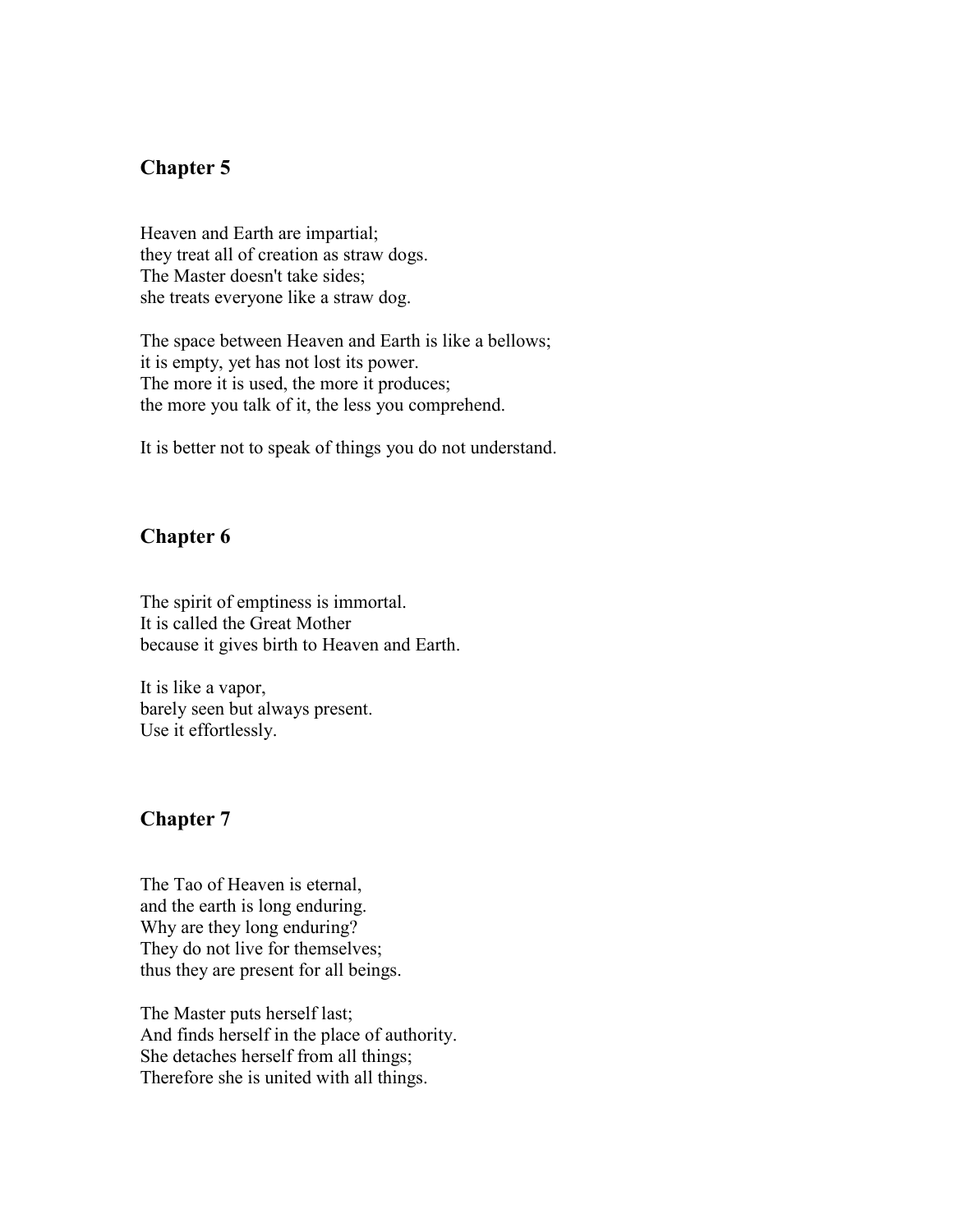She gives no thought to self. She is perfectly fulfilled.

# **Chapter 8**

The supreme good is like water, which benefits all of creation without trying to compete with it. It gathers in unpopular places. Thus it is like the Tao.

The location makes the dwelling good. Depth of understanding makes the mind good. A kind heart makes the giving good. Integrity makes the government good. Accomplishments make your labors good. Proper timing makes a decision good.

Only when there is no competition will we all live in peace.

# **Chapter 9**

It is easier to carry an empty cup than one that is filled to the brim.

The sharper the knife the easier it is to dull. The more wealth you possess the harder it is to protect. Pride brings it's own trouble.

When you have accomplished your goal simply walk away. This is the pathway to Heaven.

# **Chapter 10**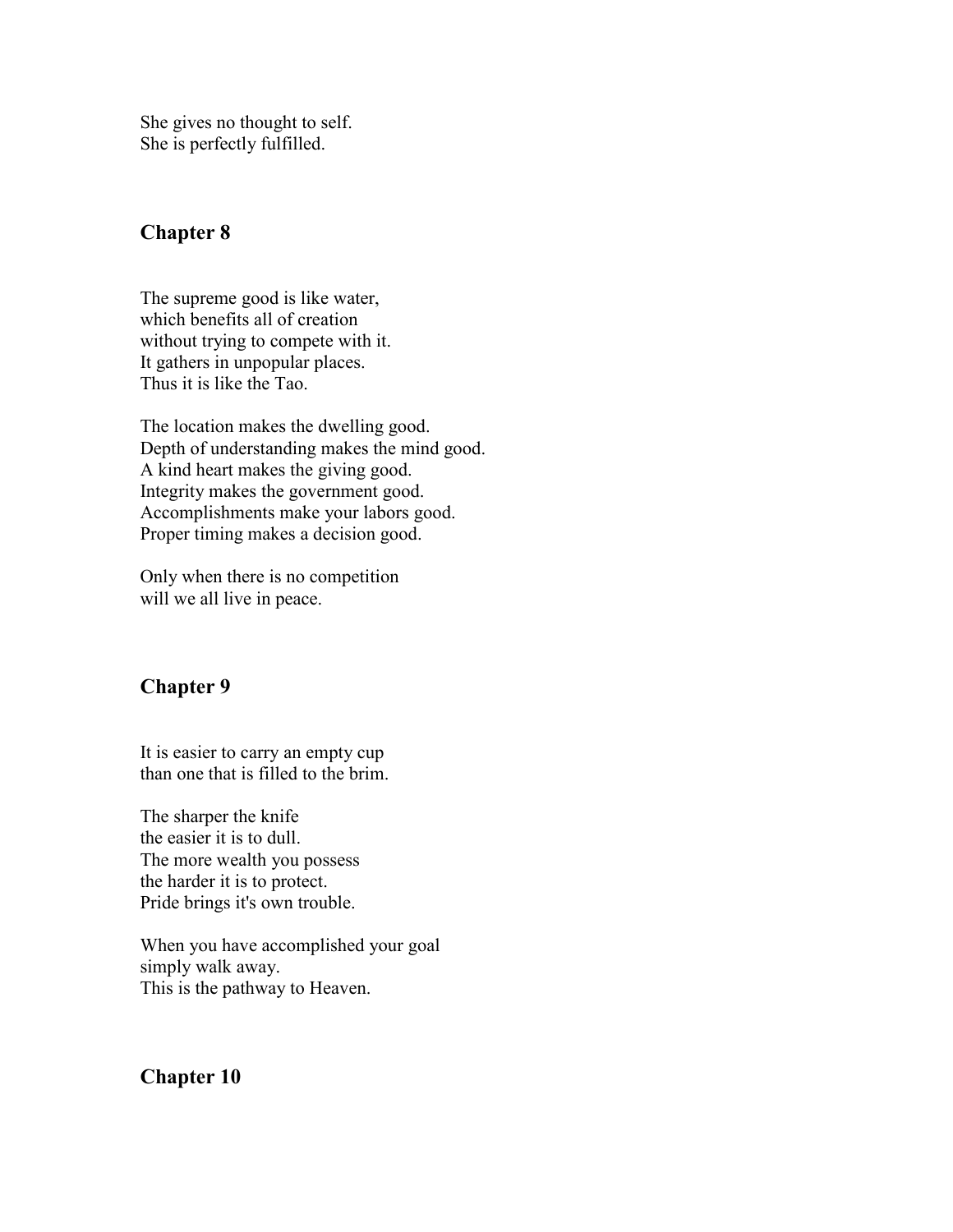Nurture the darkness of your soul until you become whole. Can you do this and not fail? Can you focus your life-breath until you become supple as a newborn child? While you cleanse your inner vision will you be found without fault? Can you love people and lead them without forcing your will on them? When Heaven gives and takes away can you be content with the outcome? When you understand all things can you step back from your own understanding?

Giving birth and nourishing, making without possessing, expecting nothing in return. To grow, yet not to control: This is the mysterious virtue.

#### **Chapter 11**

Thirty spokes are joined together in a wheel, but it is the center hole that allows the wheel to function.

We mold clay into a pot, but it is the emptiness inside that makes the vessel useful.

We fashion wood for a house, but it is the emptiness inside that makes it livable.

We work with the substantial, but the emptiness is what we use.

#### **Chapter 12**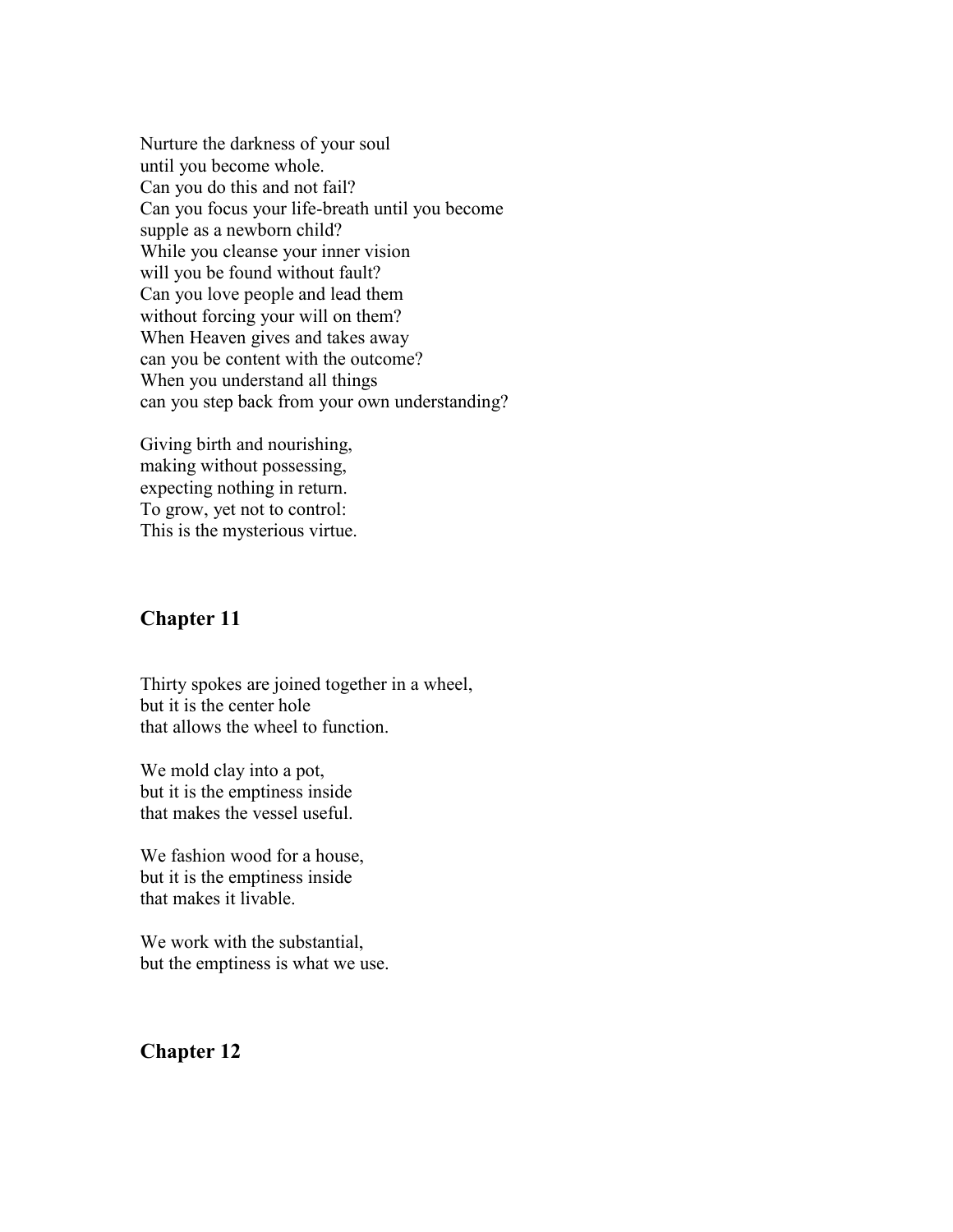Five colors blind the eye. Five notes deafen the ear. Five flavors make the palate go stale. Too much activity deranges the mind. Too much wealth causes crime.

The Master acts on what she feels and not what she sees. She shuns the latter, and prefers to seek the former.

#### **Chapter 13**

Success is as dangerous as failure, and we are often our own worst enemy.

What does it mean that success is as dangerous as failure? He who is superior is also someone's subordinate. Receiving favor and loosing it both cause alarm. That is what is meant by success is as dangerous as failure. What does it mean that we are often our own worst enemy? The reason I have an enemy is because I have "self". If I no longer had a "self", I would no longer have an enemy.

Love the whole world as if it were your self; then you will truly care for all things.

#### **Chapter 14**

Look for it, and it can't be seen. Listen for it, and it can't be heard. Grasp for it, and it can't be caught. These three cannot be further described, so we treat them as The One.

It's highest is not bright. It's depths are not dark. Unending, unnameable, it returns to nothingness. Formless forms, and image less images, subtle, beyond all understanding.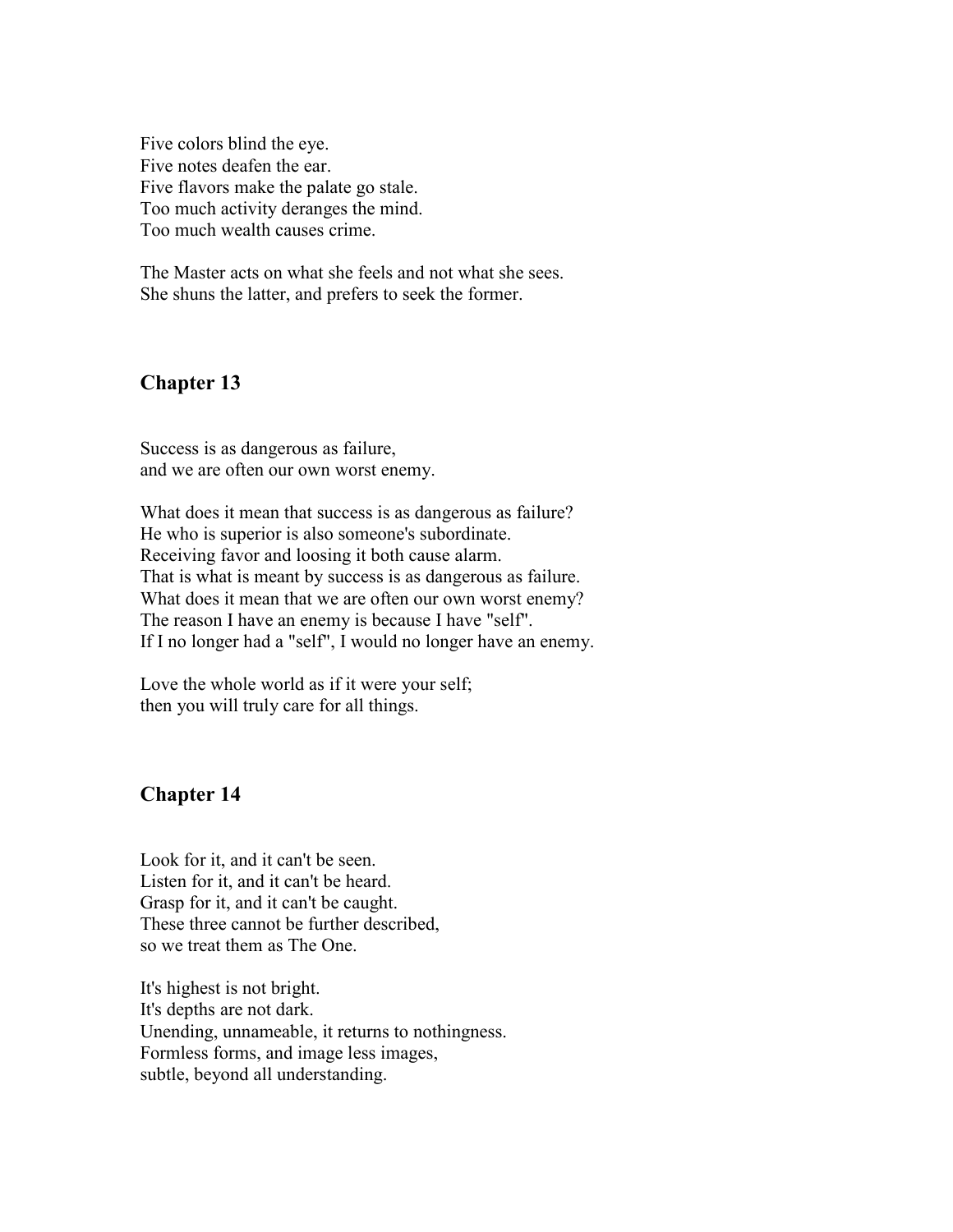Approach it and you will not see a beginning; follow it and there will be no end. When we grasp the Tao of the ancient ones, we can use it to direct our life today. To know the ancient origin of Tao: this is the beginning of wisdom.

#### **Chapter 15**

The Sages of old were profound and knew the ways of subtlety and discernment. Their wisdom is beyond our comprehension. Because their knowledge was so far superior I can only give a poor description.

They were careful as someone crossing an frozen stream in winter. Alert as if surrounded on all sides by the enemy. Courteous as a guest. Fluid as melting ice. Whole as an uncarved block of wood. Receptive as a valley. Turbid as muddied water.

Who can be still until their mud settles and the water is cleared by itself? Can you remain tranquil until right action occurs by itself?

The Master doesn't seek fulfillment. For only those who are not full are able to be used which brings the feeling of completeness.

# **Chapter 16**

If you can empty your mind of all thoughts your heart will embrace the tranquility of peace. Watch the workings of all of creation, but contemplate their return to the source.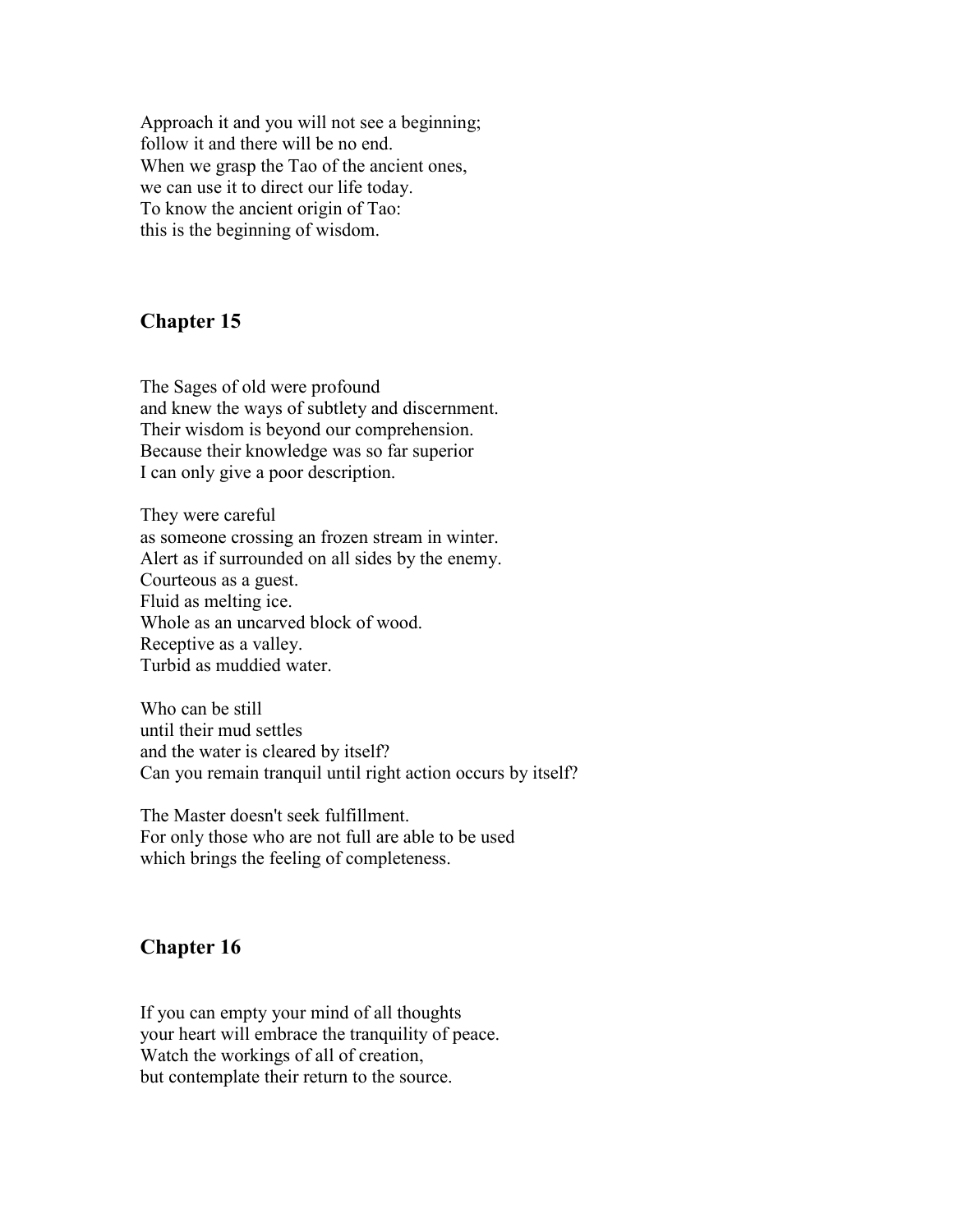All creatures in the universe return to the point where they began. Returning to the source is tranquility because we submit to Heavens mandate.

Returning to Heavens mandate is called being constant. Knowing the constant is called 'enlightenment'. Not knowing the constant is the source of evil deeds because we have no roots. By knowing the constant we can accept things as they are. By accepting things as they are, we become impartial. By being impartial, we become one with Heaven. By being one with Heaven, we become one with Tao. Being one with Tao, we are no longer concerned about loosing our life because we know the Tao is constant and we are one with Tao.

#### **Chapter17**

The best leaders are those the people hardly know exist. The next best is a leader who is loved and praised. Next comes the one who is feared. The worst one is the leader that is despised.

If you don't trust the people, they will become untrustworthy.

The best leaders value their words, and use them sparingly. When she has accomplished her task, the people say, "Amazing: we did it, all by ourselves!"

#### **Chapter18**

When the great Tao is abandoned, charity and righteousness appear. When intellectualism arises, hypocrisy is close behind.

When there is strife in the family unit,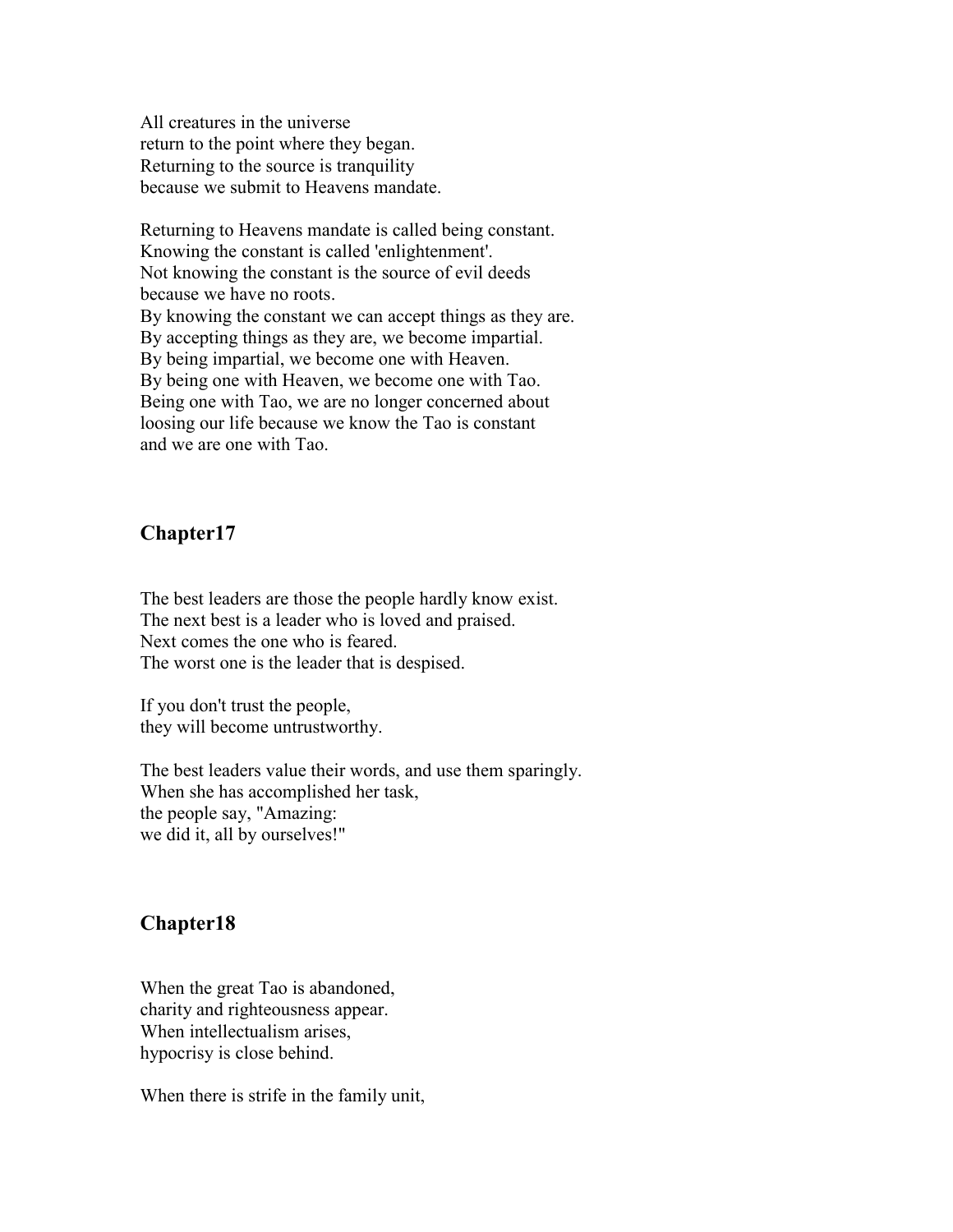people talk about 'brotherly love'.

When the country falls into chaos, politicians talk about 'patriotism'.

# **Chapter 19**

Forget about knowledge and wisdom, and people will be a hundred times better off. Throw away charity and righteousness, and people will return to brotherly love. Throw away profit and greed, and there won't be any thieves.

These three are superficial and aren't enough to keep us at the center of the circle, so we must also:

Embrace simplicity. Put others first. Desire little.

#### **Chapter 20**

Renounce knowledge and your problems will end. What is the difference between yes and no? What is the difference between good and evil? Must you fear what others fear? Nonsense, look how far you have missed the mark!

Other people are joyous, as though they were at a spring festival. I alone am unconcerned and expressionless, like an infant before it has learned to smile.

Other people have more than they need; I alone seem to possess nothing. I am lost and drift about with no place to go. I am like a fool; my mind is in chaos.

Ordinary people are bright;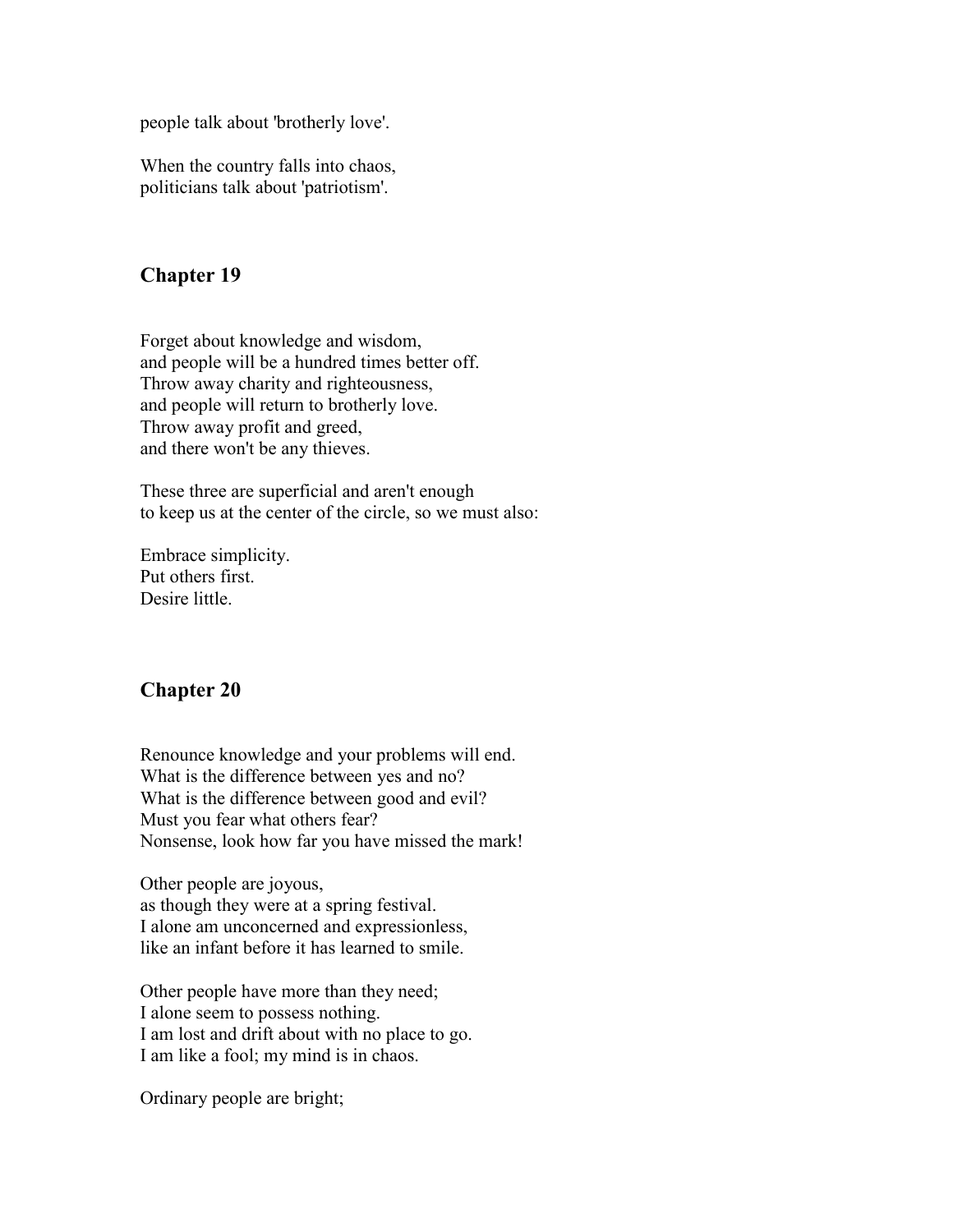I alone am dark. Ordinary people are clever; I alone am dull. Ordinary people seem discriminating; I alone am muddled and confused. I drift on the waves on the ocean, blown at the mercy of the wind. Other people have their goals, I alone am dull and uncouth.

I am different from ordinary people. I nurse from the Great Mother's breasts.

# **Chapter 21**

The greatest virtue you can have comes from following only the Tao; which takes a form that is intangible and evasive.

Even though the Tao is intangible and evasive, we are able to know it exists. Intangible and evasive, yet it has a manifestation. Secluded and dark, yet there is a vitality within it. Its vitality is very genuine. Within it we can find order.

Since the beginning of time, the Tao has always existed. It is beyond existing and not existing. How do I know where creation comes from? I look inside myself and see it.

# **Chapter 22**

If you want to become whole, first let yourself become broken. If you want to become straight, first let yourself become twisted. If you want to become full, first let yourself become empty. If you want to become new,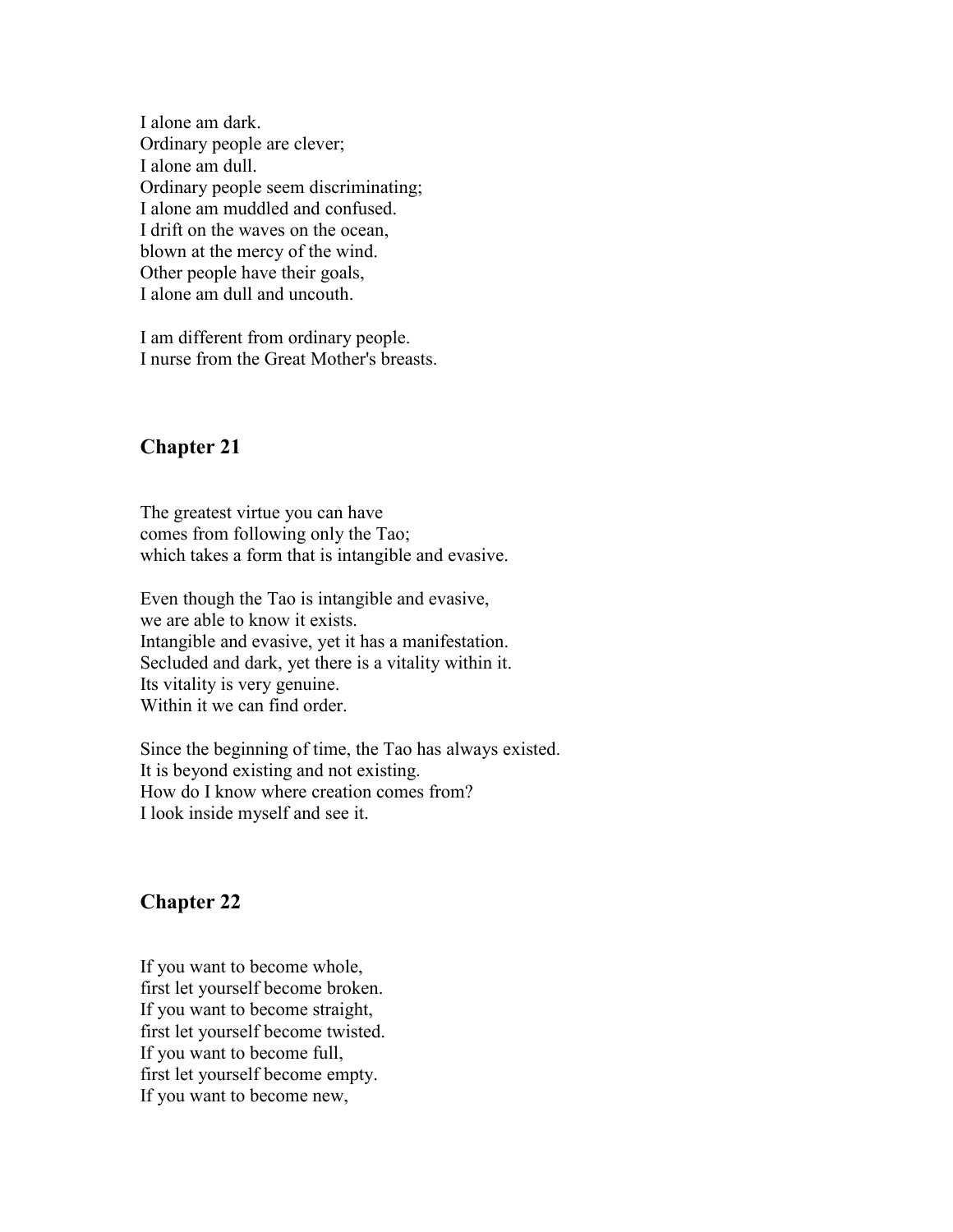first let yourself become old. Those whose desires are few gets them, those whose desires are great go astray.

For this reason the Master embraces the Tao, as an example for the world to follow. Because she isn't self centered, people can see the light in her. Because she does not boast of herself, she becomes a shining example. Because she does not glorify herself, she becomes a person of merit. Because she wants nothing from the world, the world cannot overcome her.

When the ancient Masters said, "If you want to become whole, then first let yourself be broken," they weren't using empty words. All who do this will be made complete.

#### **Chapter 23**

Nature uses few words: when the gale blows, it will not last long; when it rains hard, it lasts but a little while; What causes these to happen? Heaven and Earth.

Why do we humans go on endlessly about little when nature does much in a little time? If you open yourself to the Tao, you and Tao become one. If you open yourself to Virtue, then you can become virtuous. If you open yourself to loss, then you will become lost.

If you open yourself to the Tao, the Tao will eagerly welcome you. If you open yourself to virtue, virtue will become a part of you. If you open yourself to loss, the lost are glad to see you.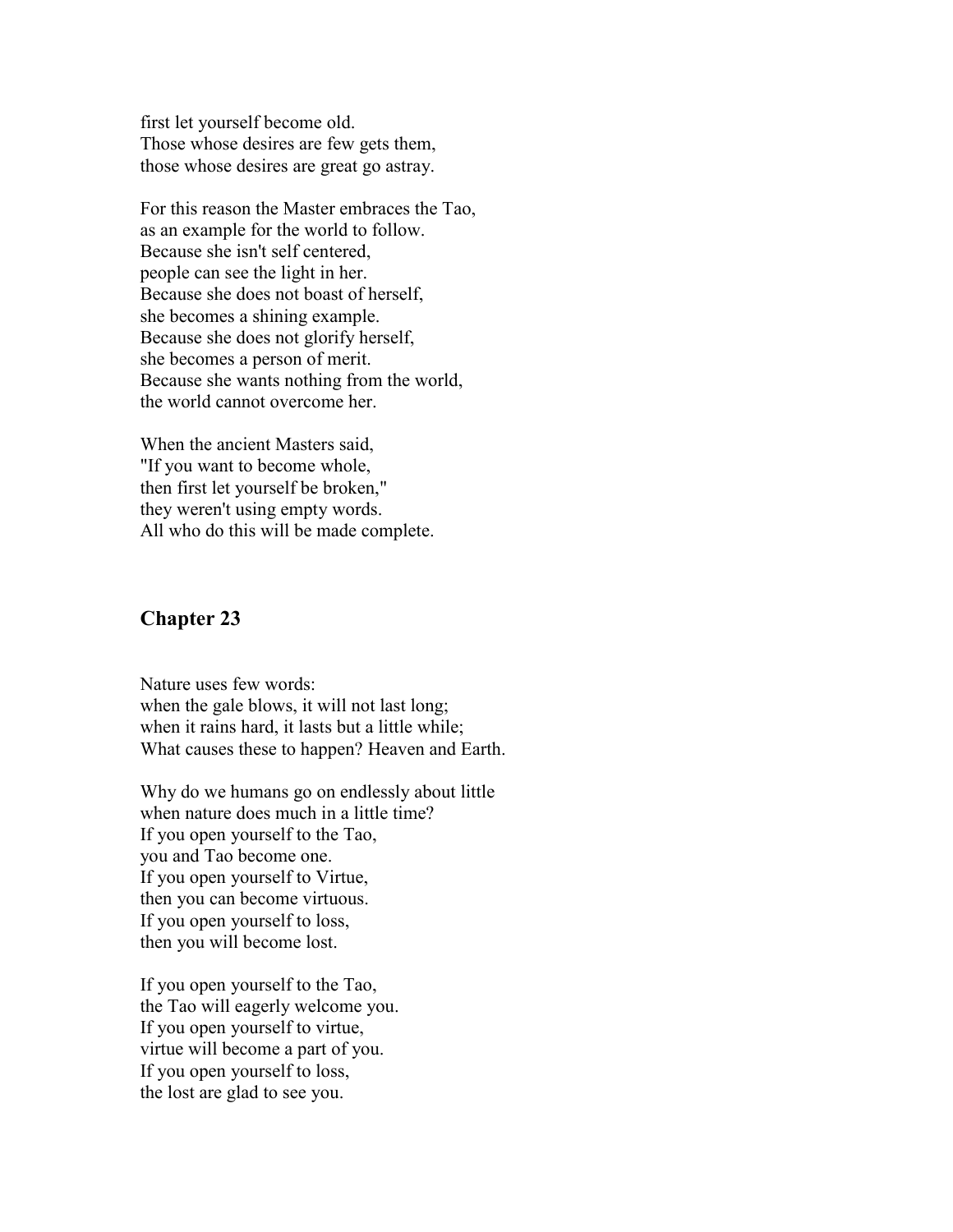"When you do not trust people, people will become untrustworthy."

#### **Chapter 24**

Those who stand on tiptoes do not stand firmly. Those who rush ahead don't get very far. Those who try to out shine others dim their own light. Those who call themselves righteous can't know how wrong they are. Those who boast of their accomplishments diminishes the things they have done.

Compared to the Tao, these actions are unworthy. If we are to follow the Tao, we must not do these things.

# **Chapter 25**

Before the universe was born there was something in the chaos of the heavens. It stands alone and empty, solitary and unchanging. It is ever present and secure. It may be regarded as the Mother of the universe. Because I do not know it's name, I call it the Tao. If forced to give it a name, I would call it 'Great'.

Because it is Great means it is everywhere. Being everywhere means it is eternal. Being eternal means everything returns to it.

Tao is great. Heaven is great. Earth is great.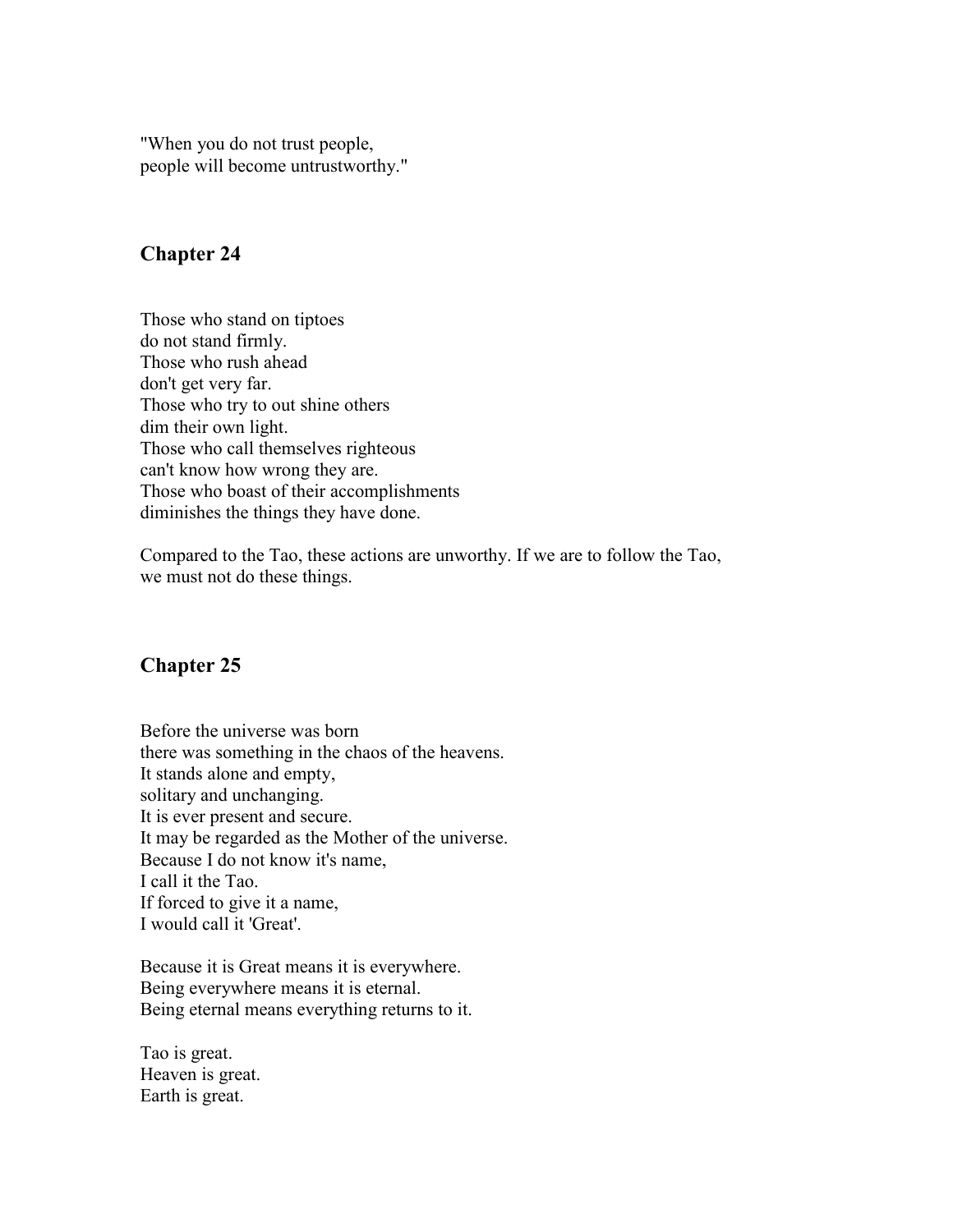Humanity is great. Within the universe, these are the four great things.

Humanity follows the earth. Earth follows Heaven. Heaven follows the Tao. The Tao follows only itself.

# **Chapter 26**

Heaviness is the basis of lightness. Stillness is the standard of activity.

Thus the Master travels all day without ever leaving her wagon. Even though she has much to see, is she at peace in her indifference.

Why should the lord of a thousand chariots be amused at the foolishness of the world? If you abandon yourself to foolishness, you lose touch with your beginnings. If you let yourself become distracted, you will lose the basis of your power.

# **Chapter 27**

A good traveler leaves no tracks, and a skillful speaker is well rehearsed. A good bookkeeper has an excellent memory, and a well-made door is easy to open and needs no locks. A good knot needs no rope and it cannot come undone. Thus the Master is willing to help everyone, and doesn't know the meaning of rejection. She is there to help all of creation, and doesn't abandon even the smallest creature. This is called embracing the light.

What is a good person but a bad person's teacher? What is a bad person but raw materiel for his teacher?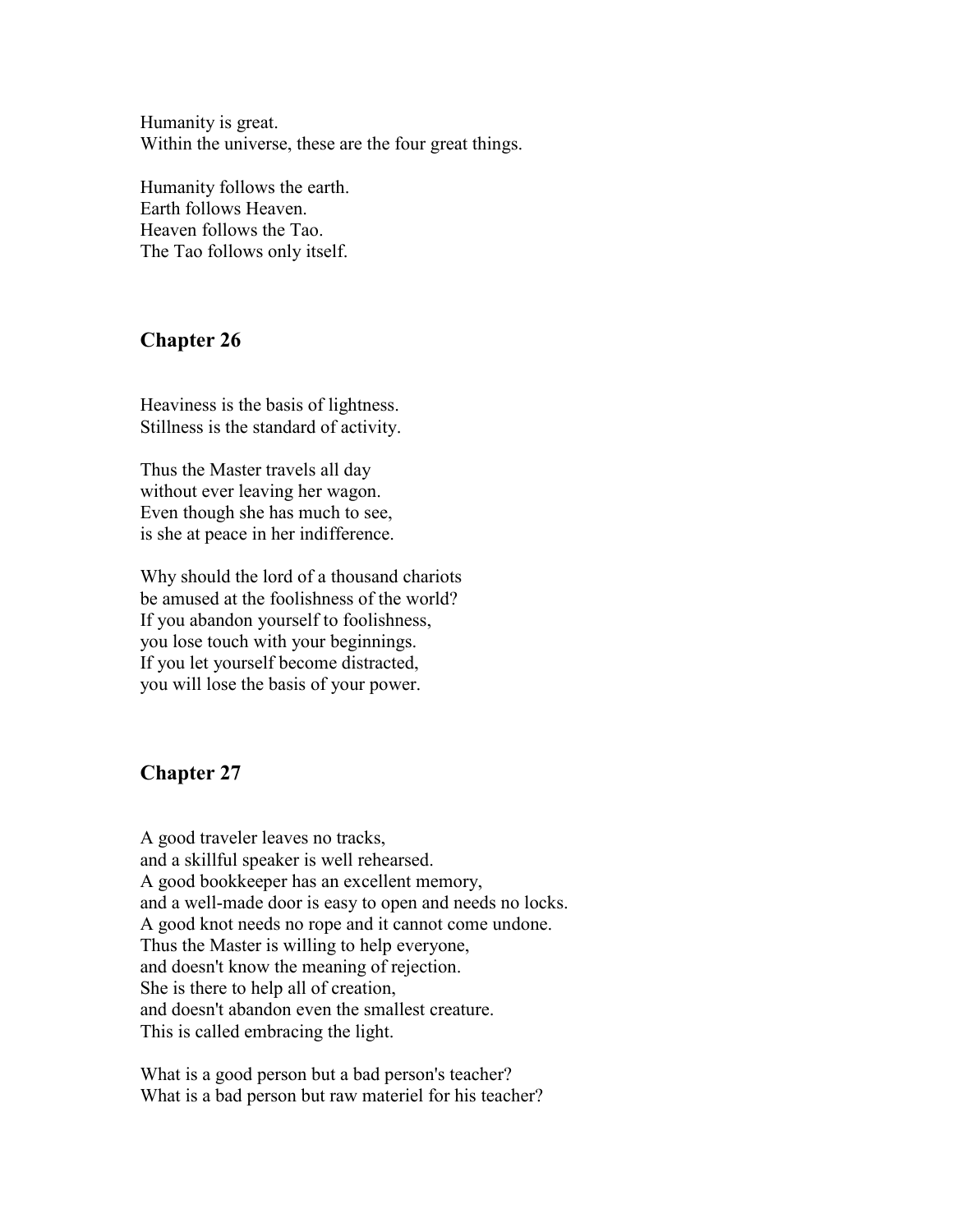If you fail to honor your teacher or fail to enjoy your student, you will become deluded no matter how smart you are. It is the secret of prime importance.

#### **Chapter 28**

Know the masculine, but keep to the feminine: and become a watershed to the world. If you embrace the world, the Tao will never leave you and you become as a little child.

Know the white, yet keep to the black: be a model for the world. If you are a model for the world, the Tao inside you will strengthen and you will return whole to your eternal beginning.

Know the honorable, but do not shun the disgraced: embracing the world as it is. If you embrace the world with compassion, then your virtue will return you to the uncarved block.

The block of wood is carved into utensils by carving void into the wood. The Master uses the utensils, yet prefers to keep to the block because of its limitless possibilities. Great works do not involve discarding substance.

#### **Chapter 29**

Do you want to rule the world and control it? I don't think it can ever be done.

The world is sacred vessel and it cannot be controlled. You will only it make it worse if you try.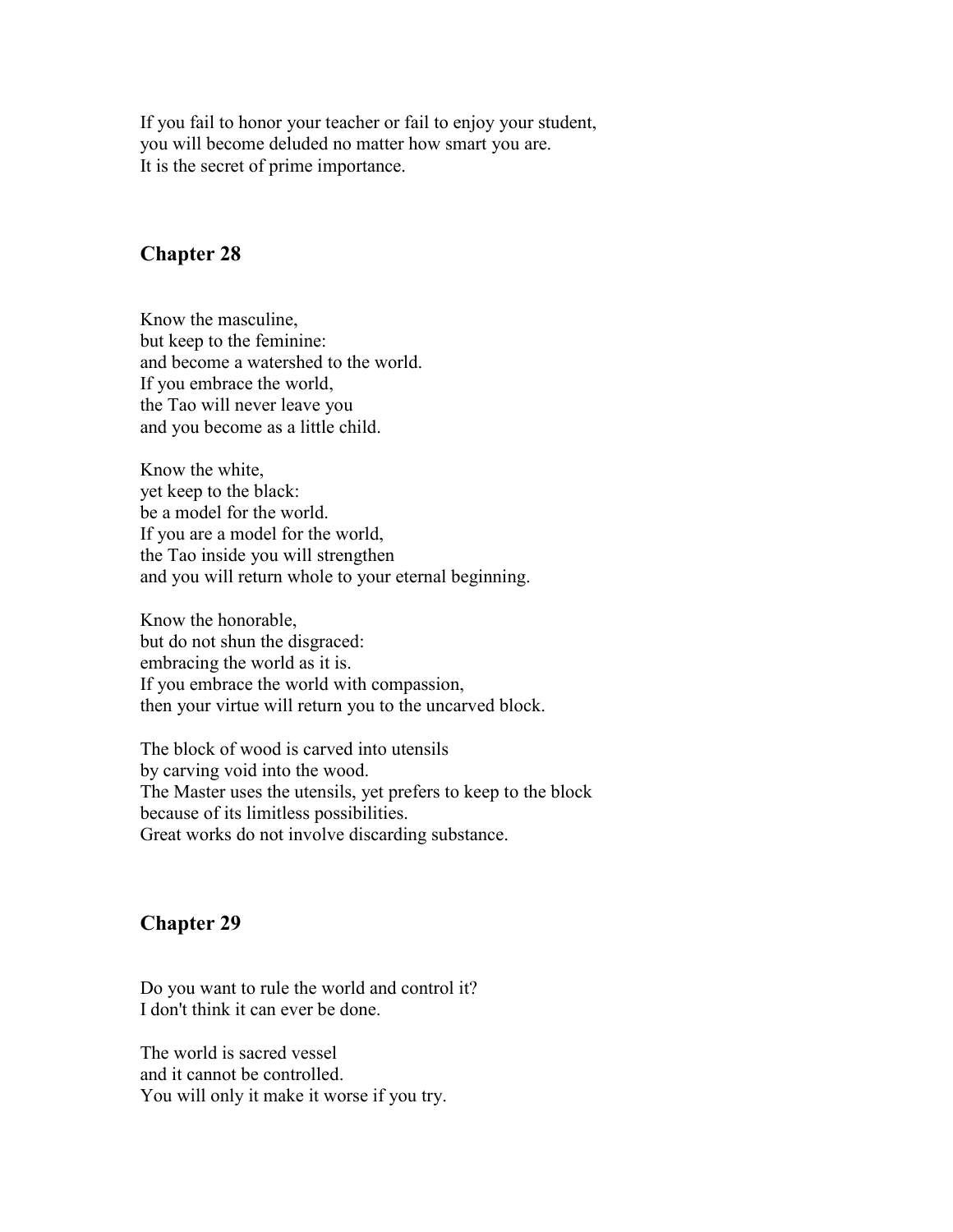It may slip through your fingers and disappear.

Some are meant to lead, and others are meant to follow; Some must always strain, and others have an easy time; Some are naturally big and strong, and others will always be small; Some will be protected and nurtured, and others will meet with destruction.

The Master accepts things as they are, and out of compassion avoids extravagance , excess and the extremes.

# **Chapter 30**

Those who lead people by following the Tao don't use weapons to enforce their will. Using force always leads to unseen troubles.

In the places where armies march, thorns and briars bloom and grow. After armies take to war, bad years must always follow. The skillful commander strikes a decisive blow then stops. When victory is won over the enemy through war it is not a thing of great pride. When the battle is over, arrogance is the new enemy. War can result when no other alternative is given, so the one who overcomes an enemy should not dominate them. The strong always weakened with time.

This is not the way of the Tao. That which is not of the Tao will soon end.

# **Chapter 31**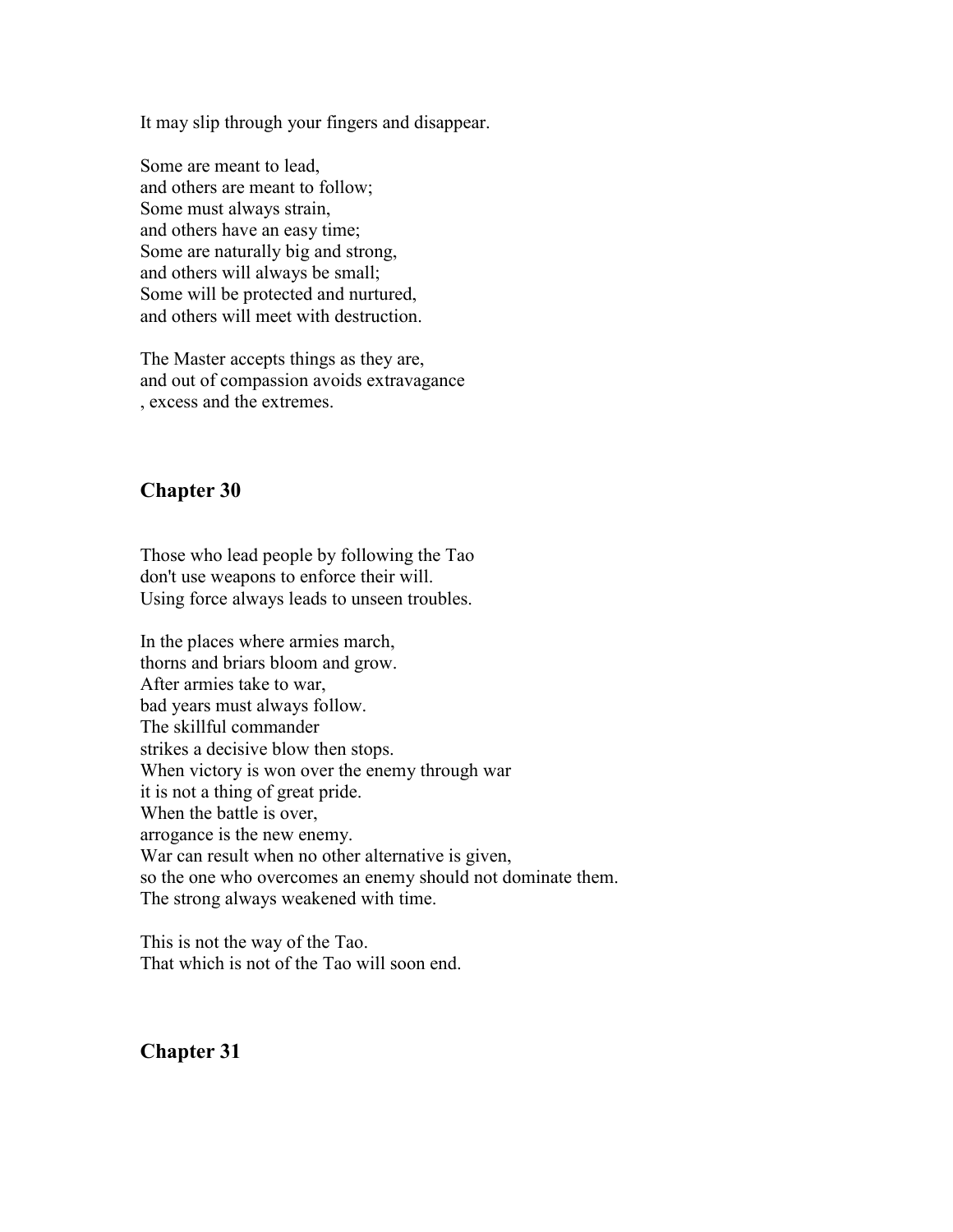Weapons are the bearers of bad news; all people should detest them.

The wise man values the left side, and in time of war he values the right. Weapons are meant for destruction, and thus are avoided by the wise. Only as a last resort will a wise person use a deadly weapon. If peace is her true objective how can she rejoice in the victory of war? Those who rejoice in victory delight in the slaughter of humanity. Those who resort to violence will never bring peace to the world. The left side is a place of honor on happy occasions. The right side is reserved for mourning at a funeral. When the lieutenants take the left side to prepare for war, the general should be on the right side, because he knows the outcome will be death. The death of many should be greeted with great sorrow, and the victory celebration should honor those who have died.

#### **Chapter 32**

The Tao is nameless and unchanging. Although it appears insignificant, nothing in the world can contain it.

If a ruler abides by its principles, then her people will willingly follow. Heaven would then reign on earth, like sweet rain falling on paradise. People would have no need for laws, because the law would be written on their hearts.

Naming is a necessity for order, but naming cannot order all things. Naming often makes things impersonal, so we should know when naming should end. Knowing when to stop naming, you can avoid the pitfall it brings.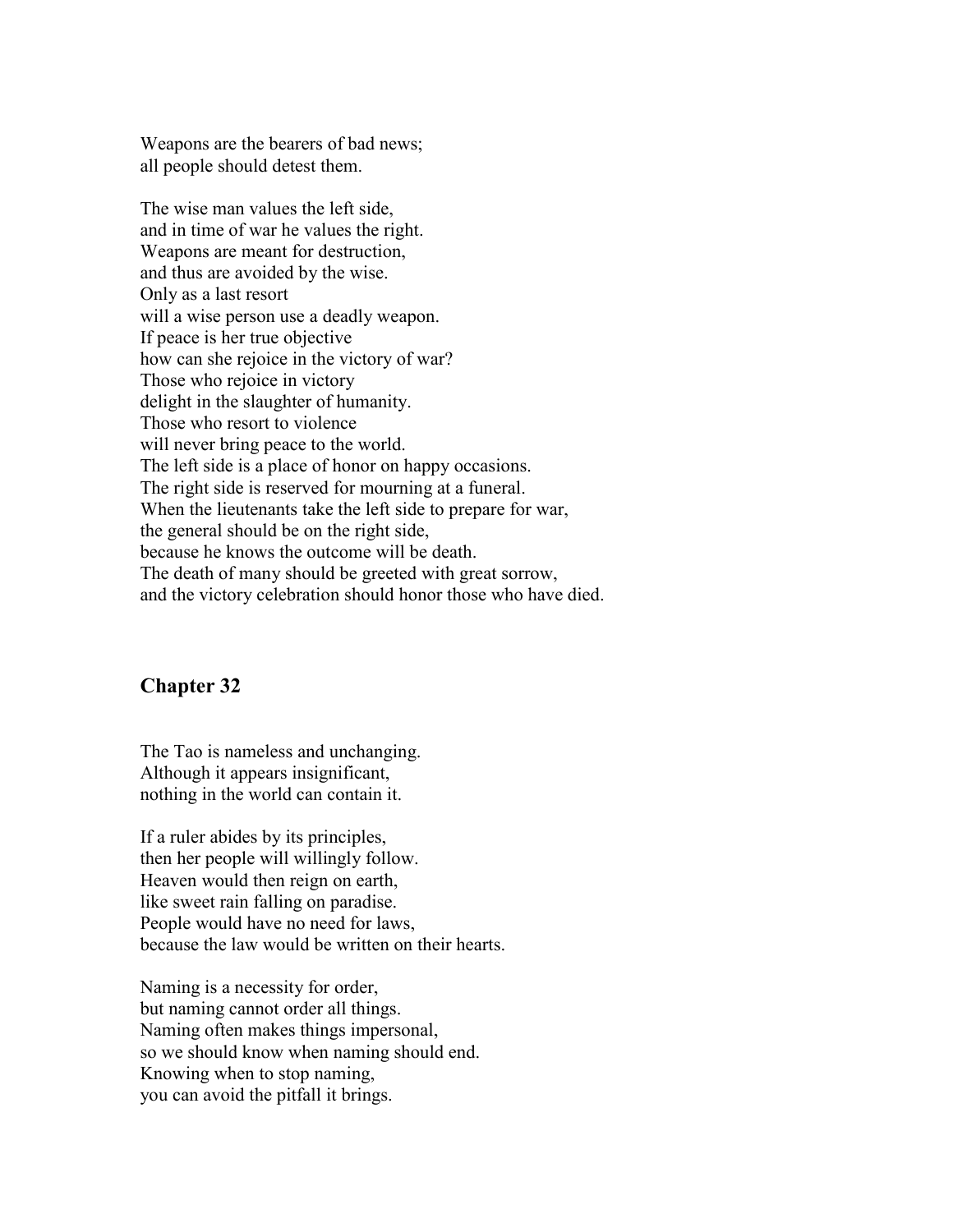All things end in the Tao just as the small streams and the largest rivers flow through valleys to the sea.

#### **Chapter 33**

Those who know others are intelligent; those who know themselves are truly wise. Those who master others are strong; those who master themselves have true power.

Those who know they have enough are truly wealthy.

Those who persist will reach their goal.

Those who keep their course have a strong will. Those who embrace death will not perish, but have life everlasting.

# **Chapter 34**

The great Tao flows unobstructed in every direction. All things rely on it to conceive and be born, and it does not deny even the smallest of creation. When it has accomplishes great wonders, it does not claim them for itself. It nourishes infinite worlds, yet it doesn't seek to master the smallest creature. Since it is without wants and desires, it can be considered humble. All of creation seeks it for refuge yet it does not seek to master or control. Because it does not seek greatness; it is able to accomplish truly great things.

**Chapter 35**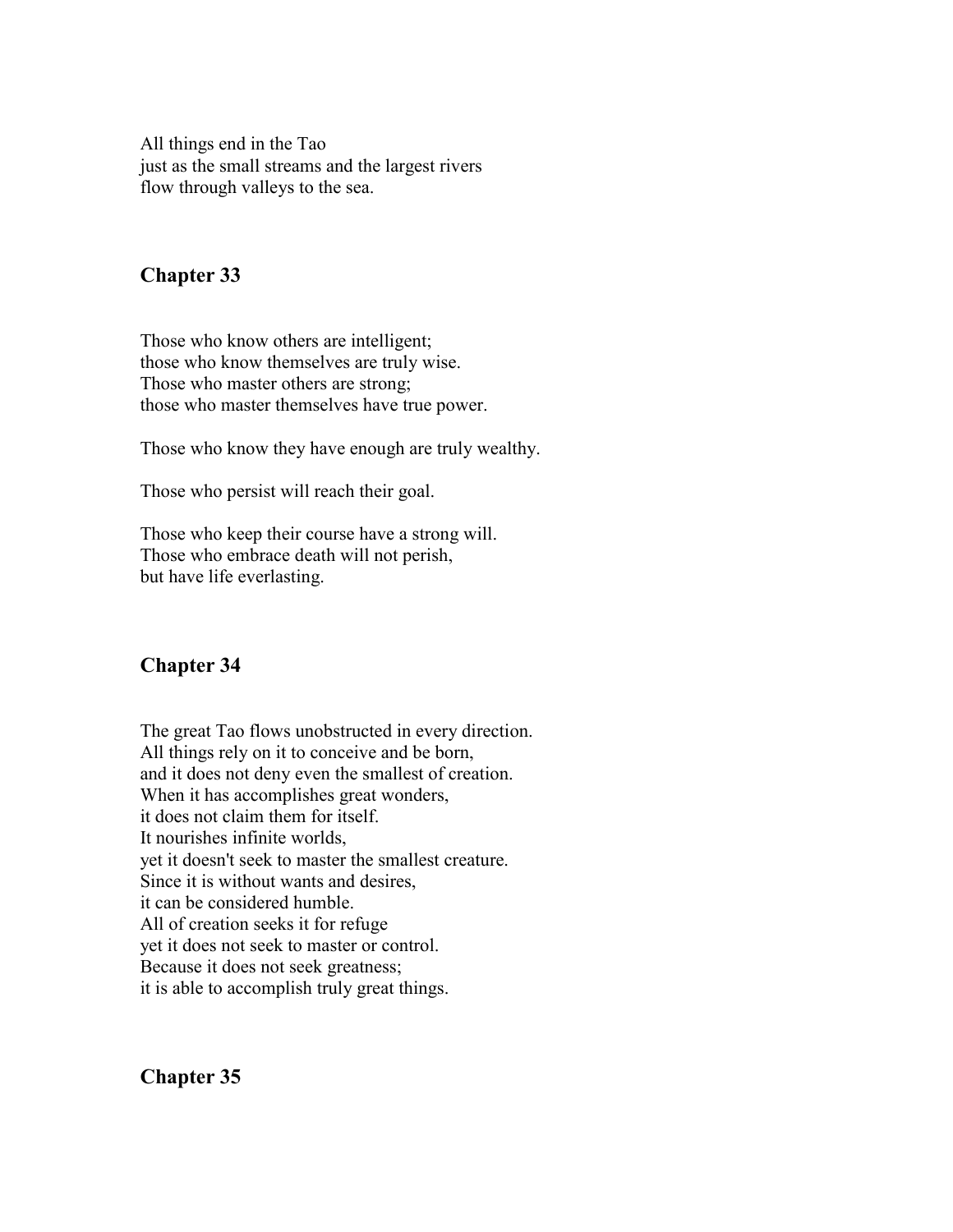She who follows the way of the Tao will draw the world to her steps. She can go without fear of being injured, because she has found peace and tranquility in her heart.

Where there is music and good food, people will stop to enjoy it. But words spoken of the Tao seem to them boring and stale. When looked at, there is nothing for them to see. When listen for, there is nothing for them to hear. Yet if they put it to use, it would never be exhausted.

#### **Chapter 36**

If you want something to return to the source, you must first allow it to spread out. If you want something to weaken, you must first allow it to become strong. If you want something to be removed, you must first allow it to flourish. If you want to possess something, you must first give it away.

This is called the subtle understanding of how things are meant to be. The soft and pliable overcomes the hard and inflexible.

Just as fish remain hidden in deep waters, it is best to keep weapons out of sight.

# **Chapter 37**

The Tao never acts with force, yet there is nothing that it cannot do.

If rulers could follow the way of the Tao, then all of creation would willingly follow their example. If selfish desires were to arise after their transformation,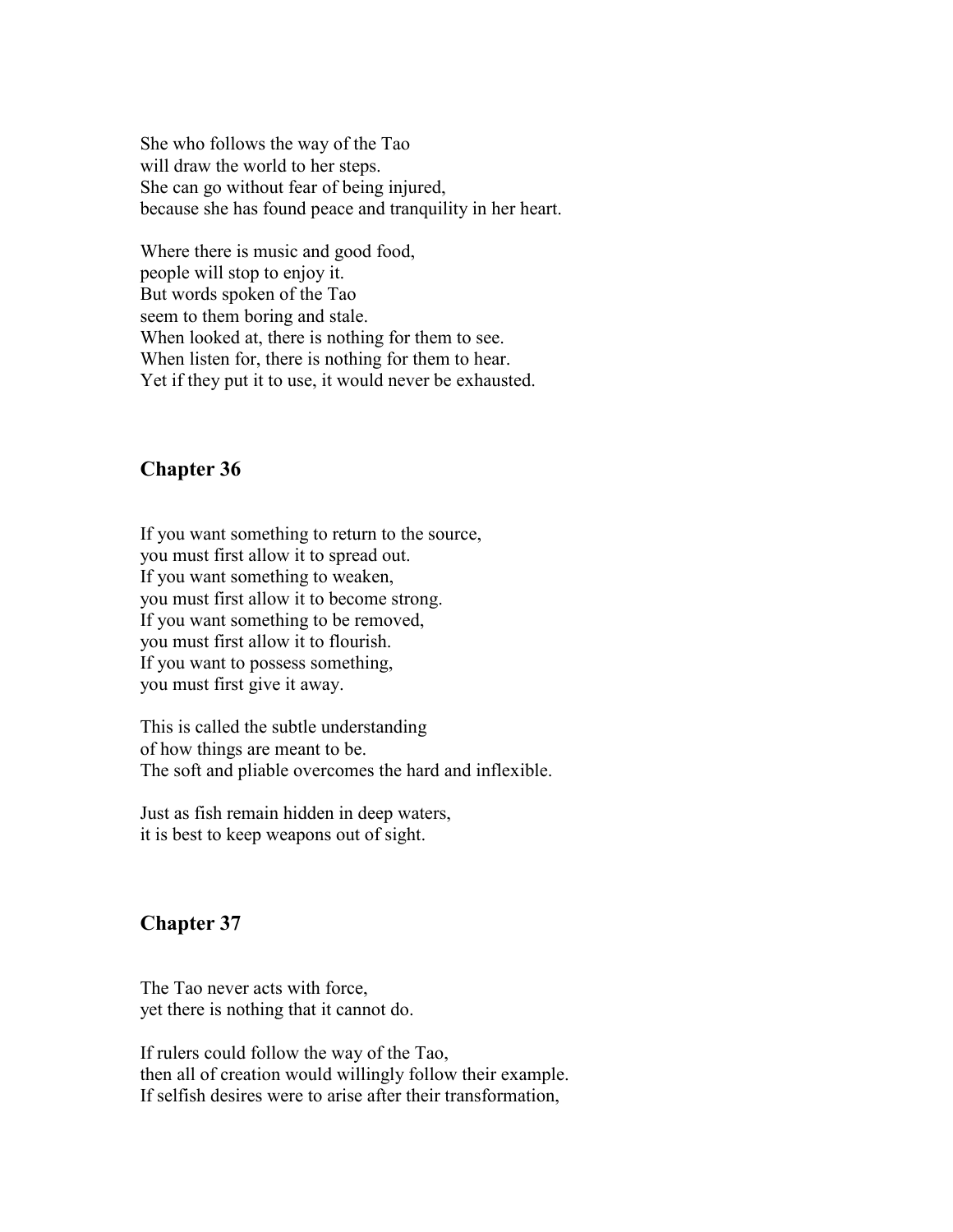I would erase them with the power of the Uncarved Block.

By the power of the Uncarved Block, future generations would loose their selfish desires. By loosing their selfish desires, the world would naturally settle into peace.

# **Chapter 38**

The highest good is not to seek to do good, but to allow yourself to become it. The ordinary person seeks to do good things, and finds that they cannot do them continually.

The Master does not force virtue on others, thus she is able to accomplish her task. The ordinary person who uses force, will find that they accomplish nothing.

The kind person acts from the heart, and accomplishes a multitude of things. The righteous person acts out of pity, yet leaves many things undone. The moral person will act out of duty, and when no one will respond will roll up his sleeves and uses force.

When the Tao is forgotten, there is righteousness. When righteousness is forgotten, there is morality. When morality is forgotten, there is the law. The law is the husk of faith, and trust is the beginning of chaos.

Our basic understandings are not from the Tao because they come from the depths of our misunderstanding. The master abides in the fruit and not in the husk. She dwells in the Tao, and not with the things that hide it. This is how she increases in wisdom.

**Chapter 39**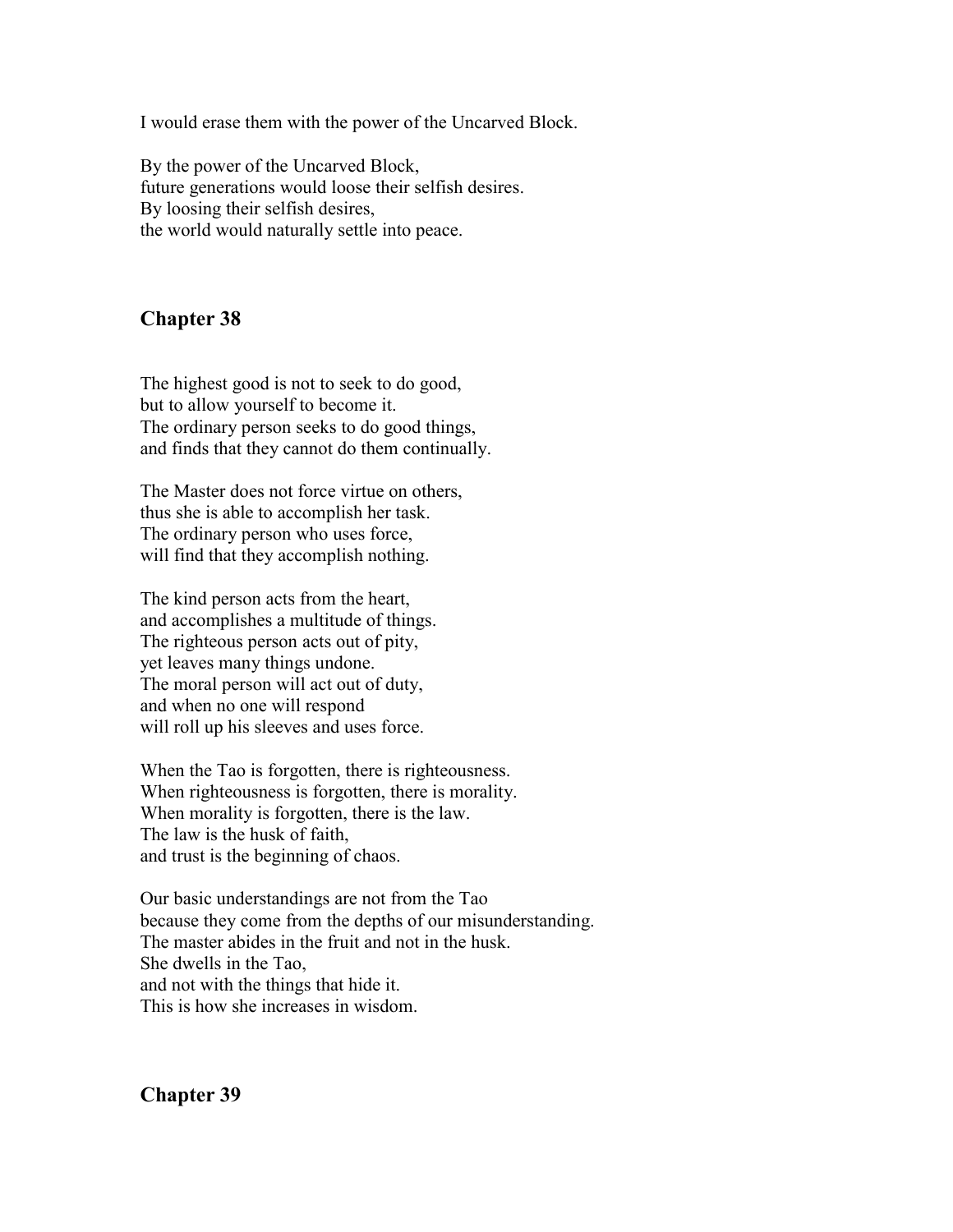The masters of old attained unity with the Tao. Heaven attained unity and become pure. The earth attained unity and found peace. The spirits attained unity so they could minister. The valleys attained unity that they might be full. Humanity attained unity that they might flourish. Their leaders attained unity that they might set the example. This is the power of unity.

Without unity, the sky becomes filthy. Without unity, the earth becomes unstable. Without unity, the spirits become unresponsive and disappear. Without unity, the valleys become dry as a desert. Without unity, human kind can't reproduce and becomes extinct. Without unity, our leaders become corrupt and fall.

The great view the small as their source, and the high takes the low as their foundation. Their greatest asset becomes their humility. They speak of themselves as orphans and widows, thus they truly seek humility. Do not shine like the precious gem, but be as dull as a common stone.

#### **Chapter 40**

All movement returns to the Tao. Weakness is how the Tao works.

All of creation is born from substance. Substance is born of nothing-ness.

#### **Chapter 41**

When a superior person hears of the Tao, She diligently puts it into practice. When an average person hears of the Tao, he believes half of it, and doubts the other half. When a foolish person hears of the Tao, he laughs out loud at the very idea. If he didn't laugh, it wouldn't be the Tao.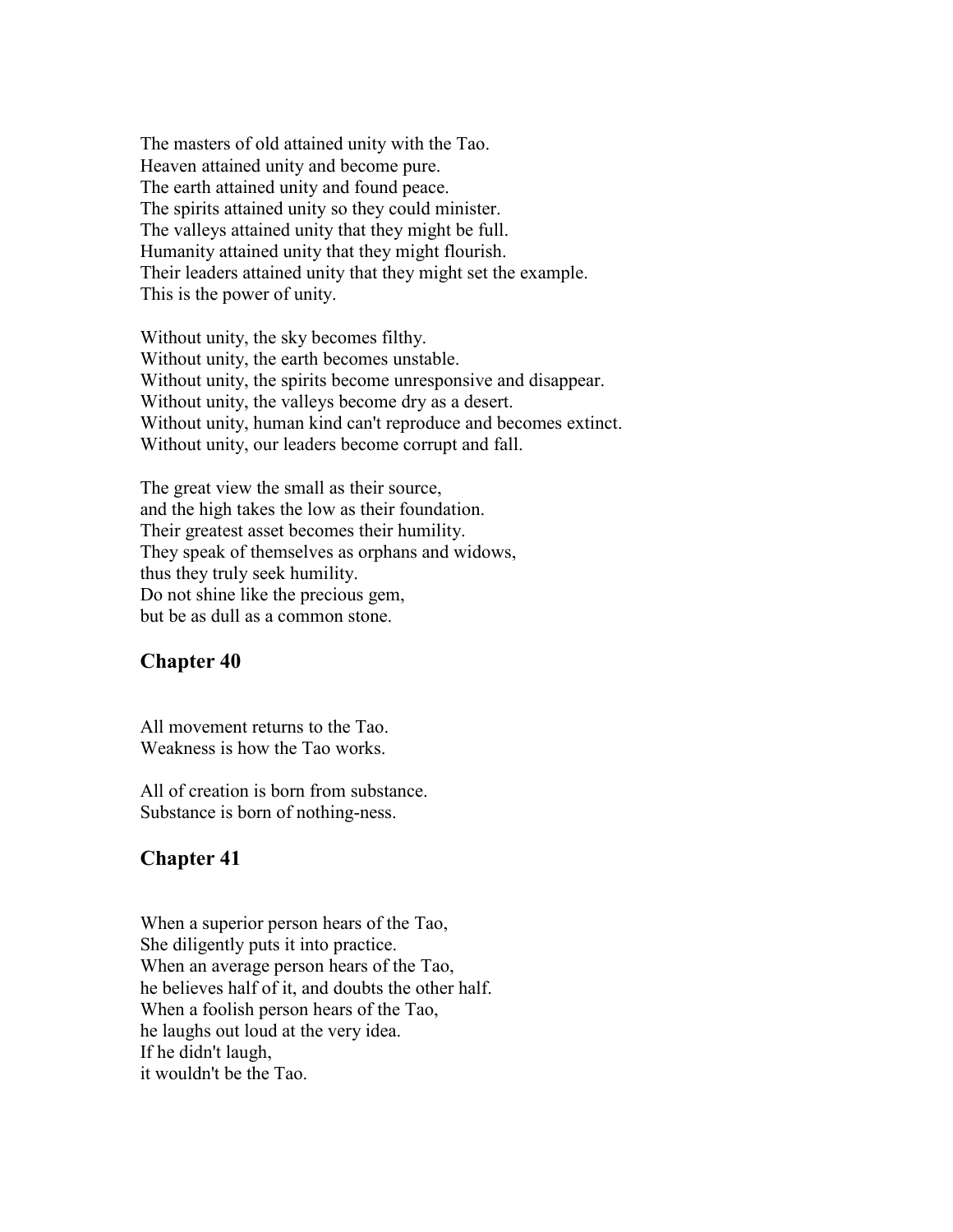Thus it is said:

The brightness of the Tao seems like darkness, the advancement of the Tao seems like retreat, the level path seems rough, the superior path seem empty, the pure seems to be tarnished, and true virtue doesn't seem to be enough. The virtue of caution seems like cowardice, the pure seems to be polluted, the true square seems to have no corners, the best vessels take the most time to finish, the greatest sounds cannot be heard, and the greatest image has no form.

The Tao hides in the unnamed, Yet it alone nourishes and completes all things.

#### **Chapter 42**

The Tao gave birth to One. The One gave birth to Two. The Two gave birth to Three. The Three gave birth to all of creation.

All things carry Yin yet embrace Yang. They blend their life breaths in order to produce harmony.

People despise being orphaned, widowed and poor. But the noble ones take these as their titles. In loosing, much is gained, and in gaining, much is lost.

What others teach I too will teach: "The strong and violent will not die a natural death."

# **Chapter 43**

That which offers no resistance, overcomes the hardest substances. That which offers no resistance can enter where there is no space.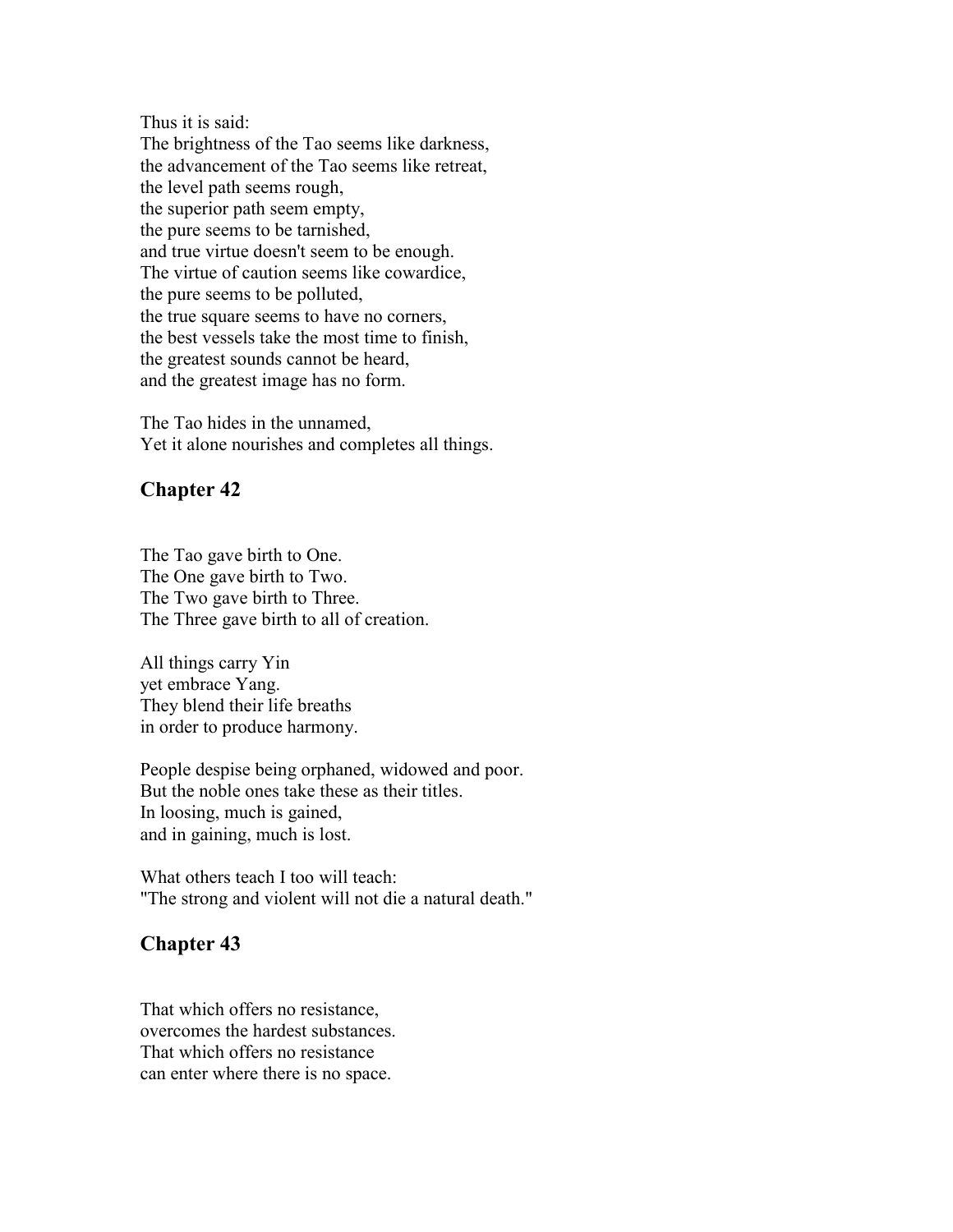Few in the world can comprehend the teaching without words, or understand the value of non-action.

#### **Chapter 44**

Which is more important, your honor or your life? Which is more valuable, your possessions or your person? Which is more destructive, success or failure?

Because of this, great love extracts a great cost and true wealth requires greater loss.

Knowing when you have enough avoids dishonor, and knowing when to stop will keep you from danger and bring you a long, happy life.

# **Chapter 45**

The greatest accomplishments seem imperfect, yet their usefulness is not diminished. The greatest fullness seems empty, yet it will be inexhaustible.

The greatest straightness seems crooked. The most valued skill seems like clumsiness. The greatest speech seems full of stammers.

Movement overcomes the cold, and stillness overcomes the heat. That which is pure and still is the universal ideal.

# **Chapter 46**

When the world follows the Tao, horses run free to fertilize the fields.

When the world does not follow the Tao, war horses are bread outside the cities.

There is no greater transgression than condoning peoples selfish desires, no greater disaster than being discontent,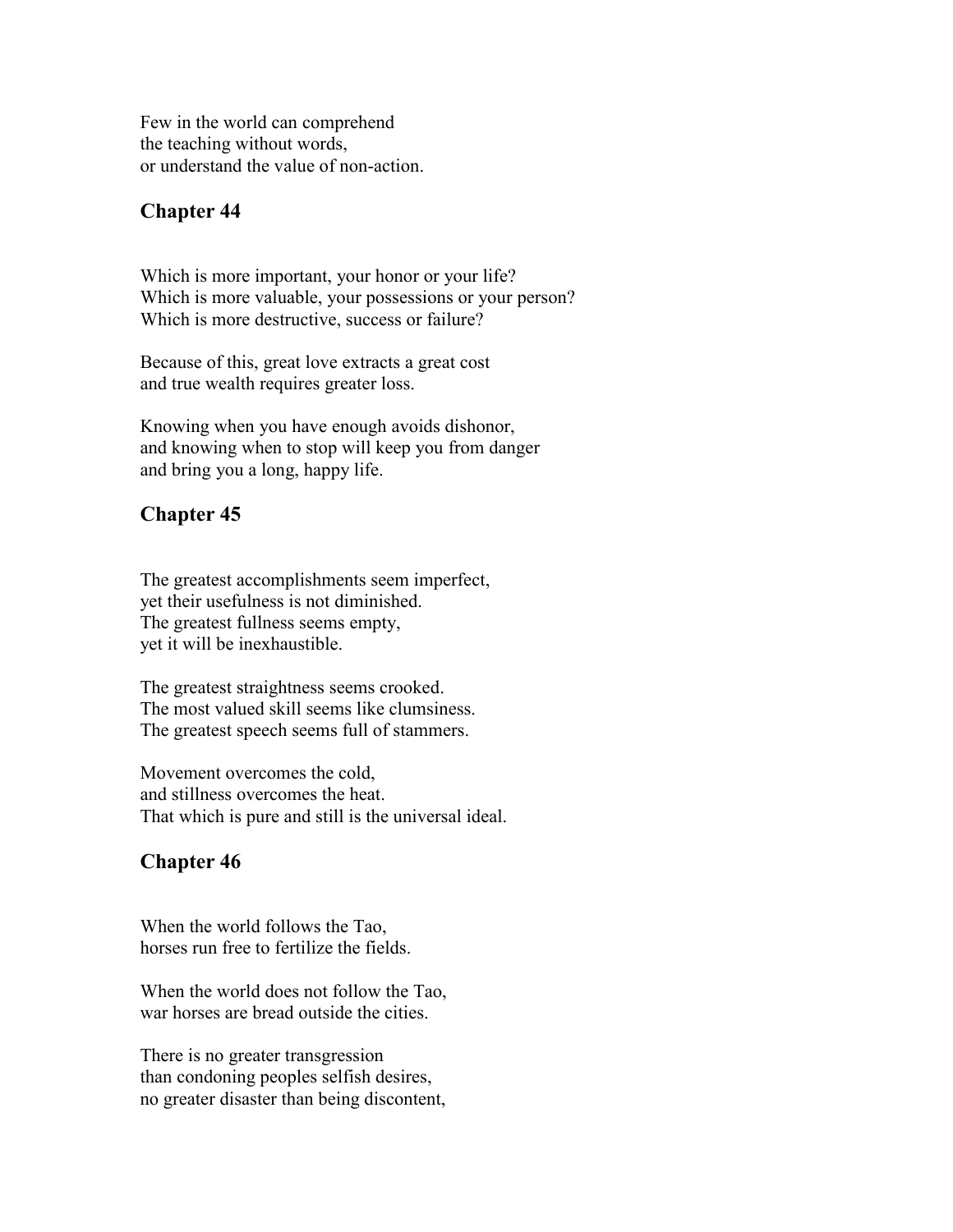and no greater retribution than for greed.

Whoever knows contentment will be at peace forever.

#### **Chapter 47**

Without opening your door, you can know the whole world. Without looking out your window, you can understand the way of the Tao.

The more knowledge you seek, the less you will understand.

The Master understands without leaving, sees clearly without looking, accomplishes much without doing anything.

#### **Chapter 48**

One who seeks knowledge learns something new every day. One who seeks the Tao unlearns something new every day. Less and less remains until you arrive at non-action. When you arrive at non-action, nothing will be left undone.

Mastery of the world is achieved by letting things take their natural course. You cannot master the world by changing the natural way.

#### **Chapter 49**

The Master has no mind of her own. She understands the mind of the people.

To those who are good she treats as good. To those who aren't good she also treats as good. This is how she attains true goodness.

She trusts people who are trustworthy. She also trusts people who aren't trustworthy.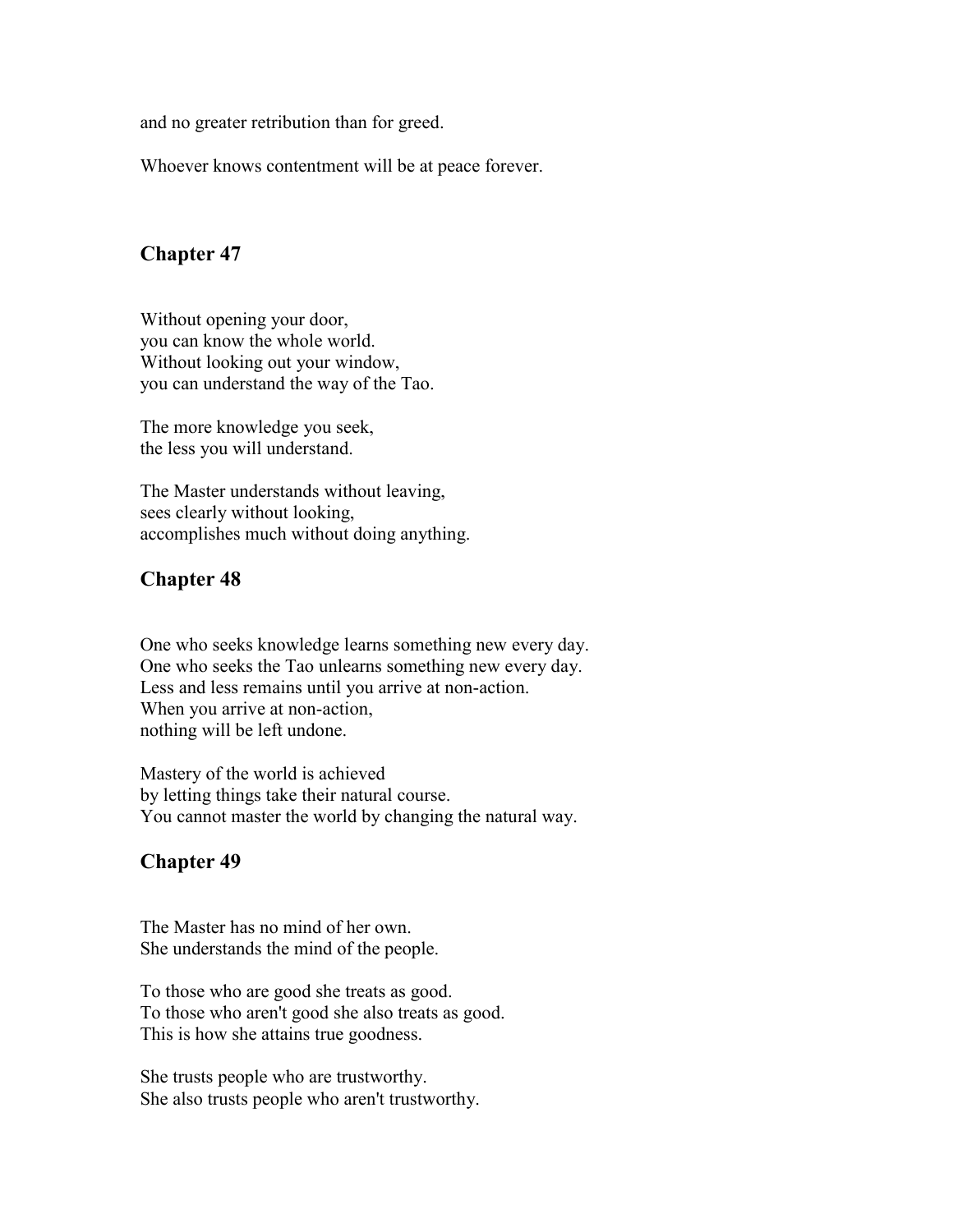This is how she gains true trust.

The Master's mind is shut off from the world. Only for the sake of the people does she muddle her mind. They look to her in anticipation. Yet she treats them all as her children.

# **Chapter 50**

Those who leave the womb at birth and those who enter their source at death, of these; three out of ten celebrate life, three out of ten celebrate death, and three out of ten simply go from life to death. What is the reason for this? Because they are afraid of dying, therefore they cannot live.

I have heard that those who celebrate life walk safely among the wild animals. When they go into battle, they remain unharmed. The animals find no place to attack them and the weapons are unable to harm them. Why? Because they can find no place for death in them.

# **Chapter 51**

The Tao gives birth to all of creation. The virtue of Tao in nature nurtures them, and their family give them their form. Their environment then shapes them into completion. That is why every creature honors the Tao and its virtue.

No one tells them to honor the Tao and its virtue, it happens all by itself. So the Tao gives them birth, and its virtue cultivates them, cares for them, nurtures them, gives them a place of refuge and peace, helps them to grow and shelters them.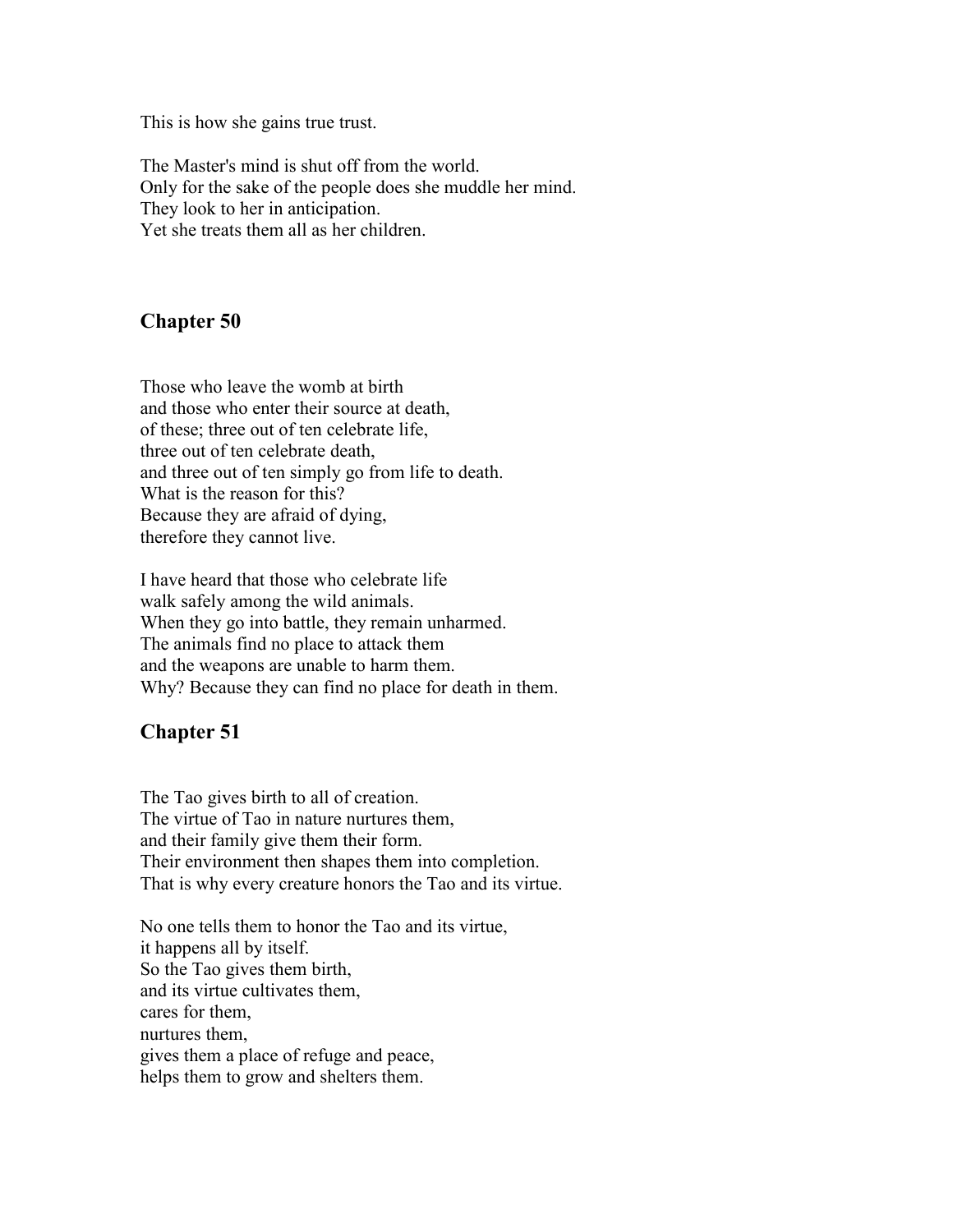It gives them life without wanting to posses them, and cares for them expecting nothing in return. It is their master, but it does not seek to dominate them. This is called the dark and mysterious virtue.

#### **Chapter 52**

The world had a beginning which we call the Great Mother. Once we have found the Mother we begin to k2now what Her children should be.

When we know we are the Mothers child, we begin to guard the qualities of the Mother in us. She will protect us from all danger even if we lose our life.

Keep your mouth closed and embrace a simple life, and you will live care-free until the end of your days. If you try to talk your way into a better life there will be no end to your trouble.

To understand the small is called clarity. Knowing how to yield is called strength. To use your inner light for understanding regardless of the danger is called depending on the Constant.

# **Chapter 53**

If I understood only one thing, I would want to use it to follow the Tao. My only fear would be one of pride. The Tao goes in the level places, but people prefer to take the short cuts. If too much time is spent cleaning the house the land will become neglected and full of weeds, and the granaries will soon become empty because there is no one out working the fields.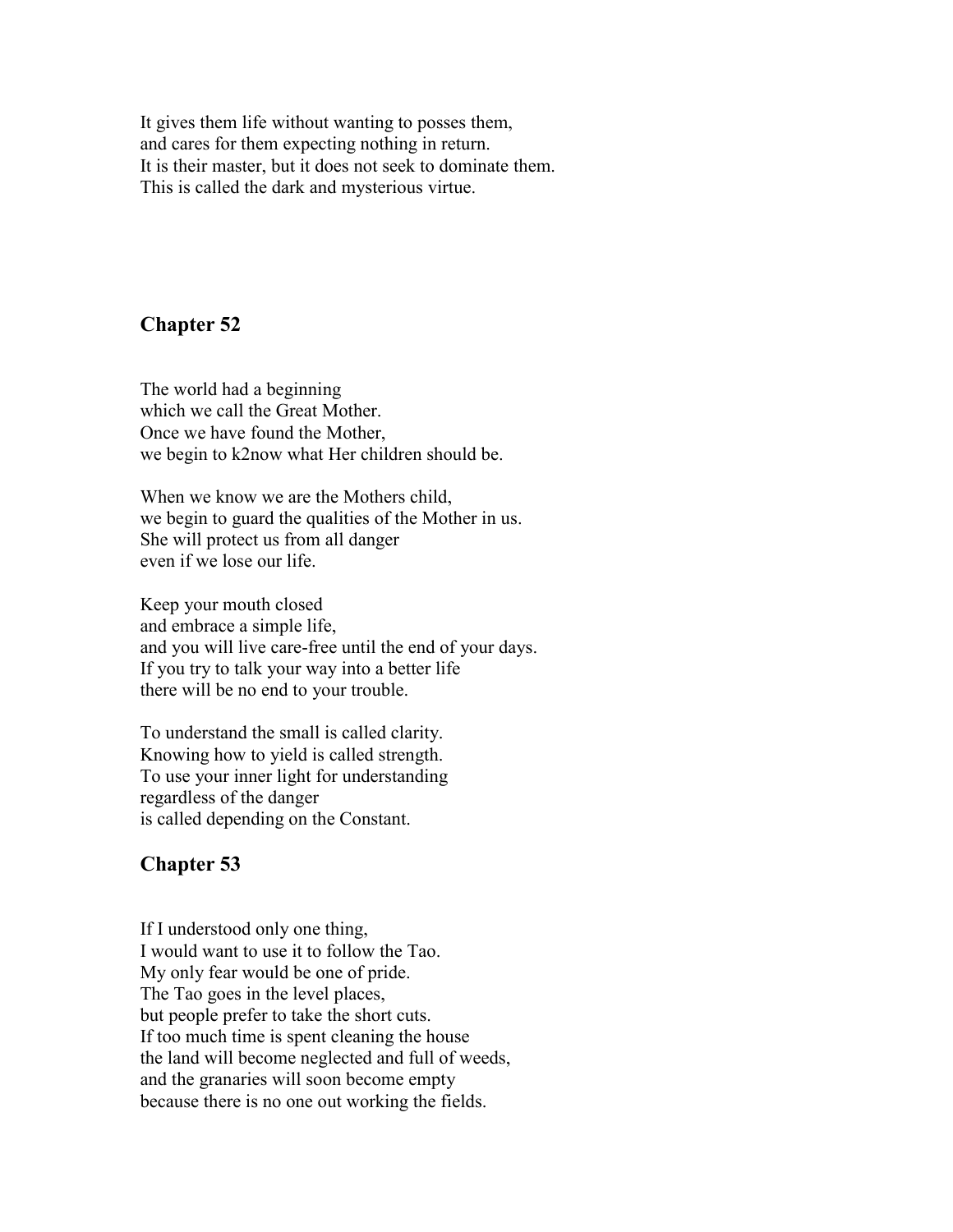To wear fancy clothes and ornaments, to have your fill of food and drink and to waste all of your money buying possessions is called the crime of excess. Oh, how these things go against the way of the Tao!

#### **Chapter 54**

That which is well built will never be torn down. That which is well latched cannot slip away. Those who do things well will be honored from generation to generation.

If this idea is cultivated in the individual, then his virtue will become genuine. If this idea is cultivated in your family, then virtue in your family will be great. If this idea is cultivated in your community, then virtue will go a long way. If this idea is cultivated in your country, then virtue will be in many places. If this idea is cultivated in the world, then virtue will be with everyone.

Then observe the person for what the person does, and observe the family for what it does, and observe the community for what it does, and observe the country for what it does, and observe the world for what it does. How do I know this saying is true? I observe these things and see.

#### **Chapter 55**

One who is filled with the Tao is like a newborn child.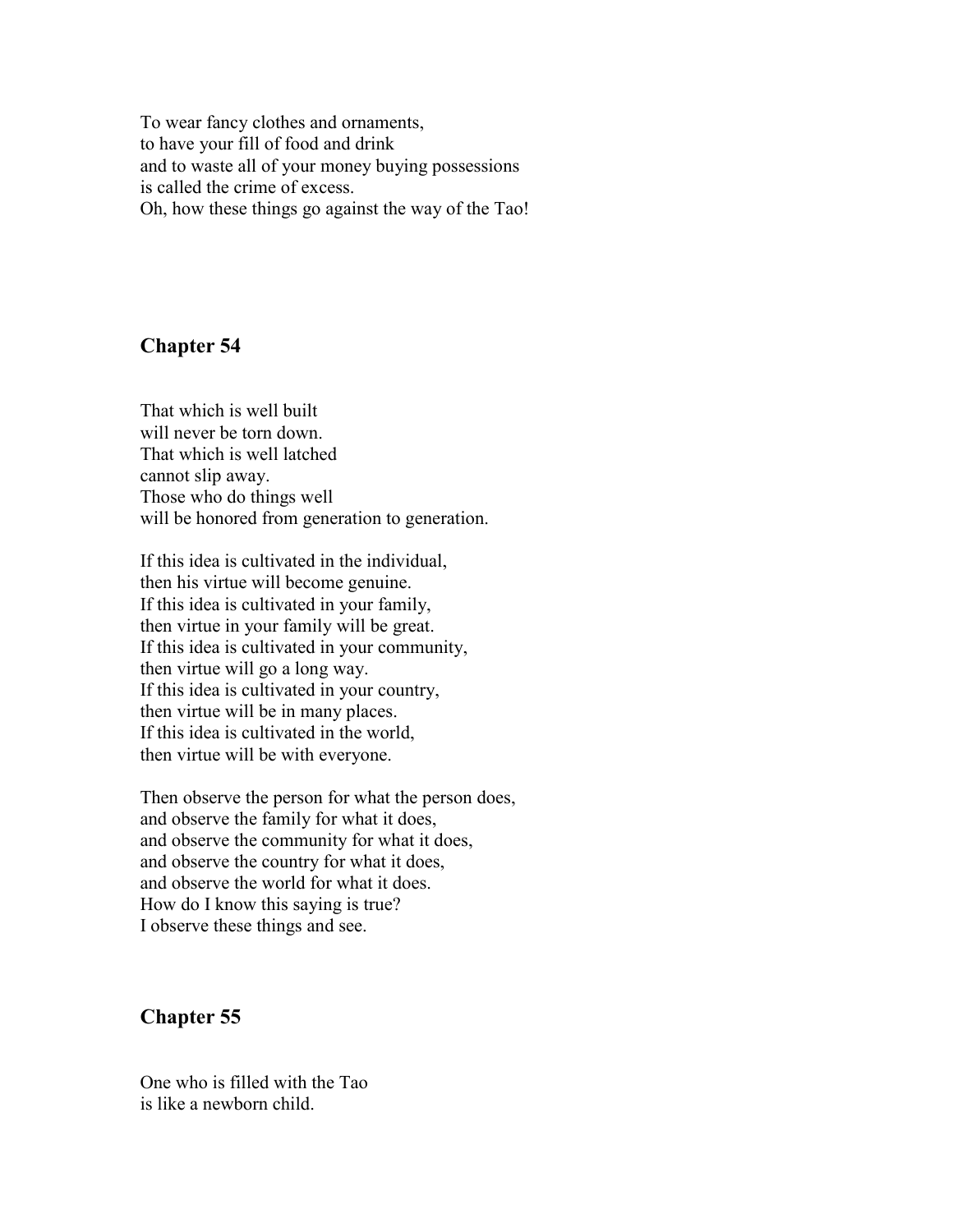The infant is protected from the stinging insects, wild beasts, and birds of prey. Its bones are soft, its muscles are weak, but its grip is firm and strong. It doesn't know about the union of male and female, yet his penis can stand erect, because of the power of life within him. It can cry all day and never become hoarse. This is perfect harmony. To understand harmony is to understand the Constant. To know the Constant is to be called 'enlightened'. To unnaturally try to extend life is not appropriate. To try and alter the life-breath is unnatural. The master understands that when something reaches its prime it will soon begin to decline. Changing the natural is against the way of the Tao. Those who do it will come to an early end.

#### **Chapter 56**

Those who know do not talk. Those who talk do not know.

Stop talking, meditate in silence, blunt your sharpness, release your worries, harmonize your inner light, and become one with the dust. Doing this is the called the dark and mysterious identity.

Those who have achieved the mysterious identity cannot be approached, and they cannot be alienated. They cannot be benefited nor harmed. They cannot be made noble nor to suffer disgrace. This makes them the most noble of all under the heavens.

**Chapter 57**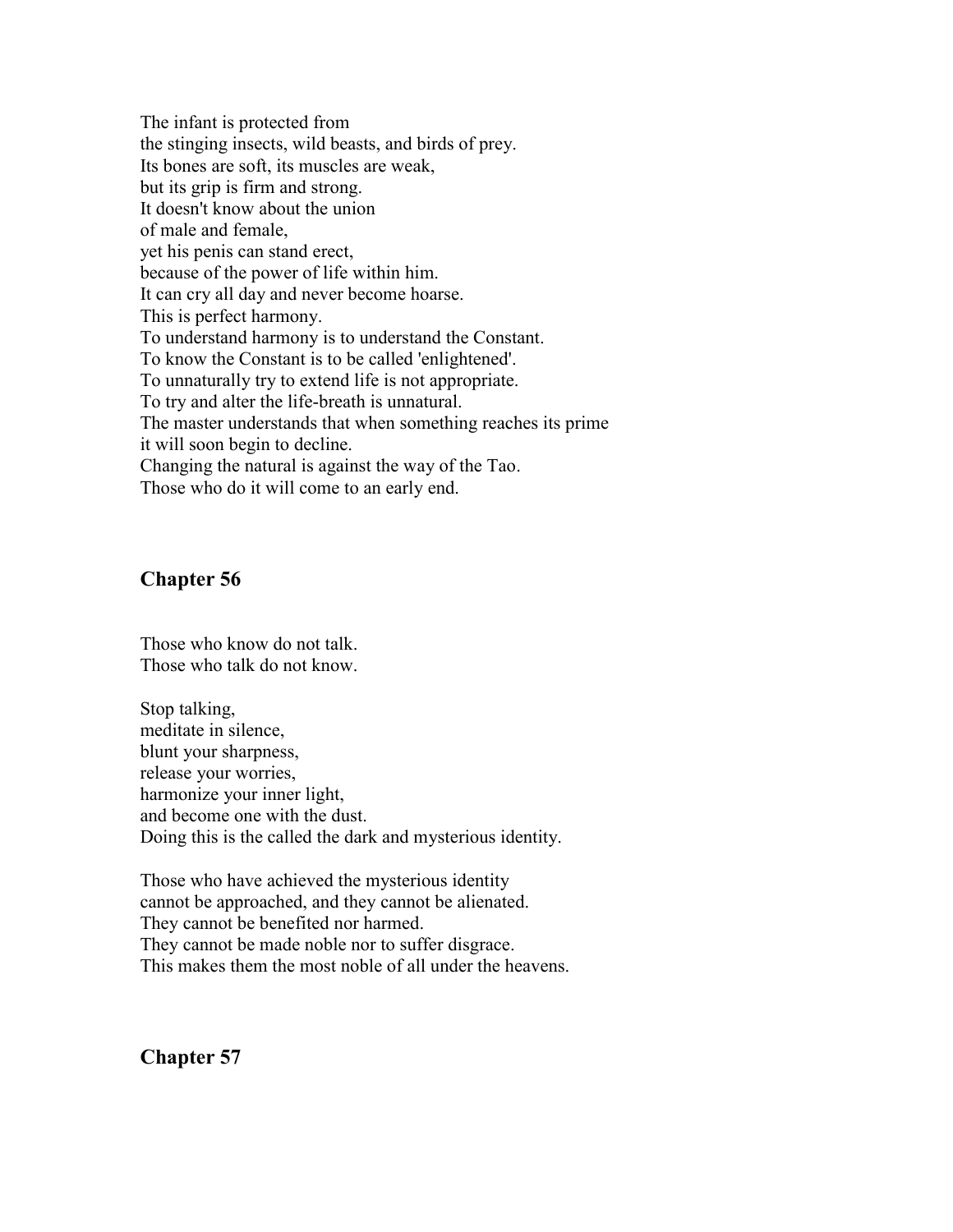Govern your country with integrity, Weapons of war can be used with great cunning, but loyalty is only won by not-doing. How do I know the way things are? By these:

The more prohibitions you make, the poorer people will be. The more weapons you posses, the greater the chaos in your country. The more knowledge that is acquired, the stranger the world will become. The more laws that you make, the greater the number of criminals.

Therefore the Master says: I do nothing, and people become good by themselves. I seek peace, and people take care of their own problems. I do not meddle in their personal lives, and the people become prosperous. I let go of all my desires, and the people return to the Uncarved Block.

#### **Chapter 58**

If a government is unobtrusive, the people become whole. If a government is repressive, the people become treacherous.

Good fortune has its roots in disaster, and disaster lurks with good fortune. Who knows why these things happen, or when this cycle will end? Good things seem to change into bad, and bad things often turn out for good. These things have always been hard to comprehend.

Thus the Master makes things change without interfering. She is probing yet causes no harm.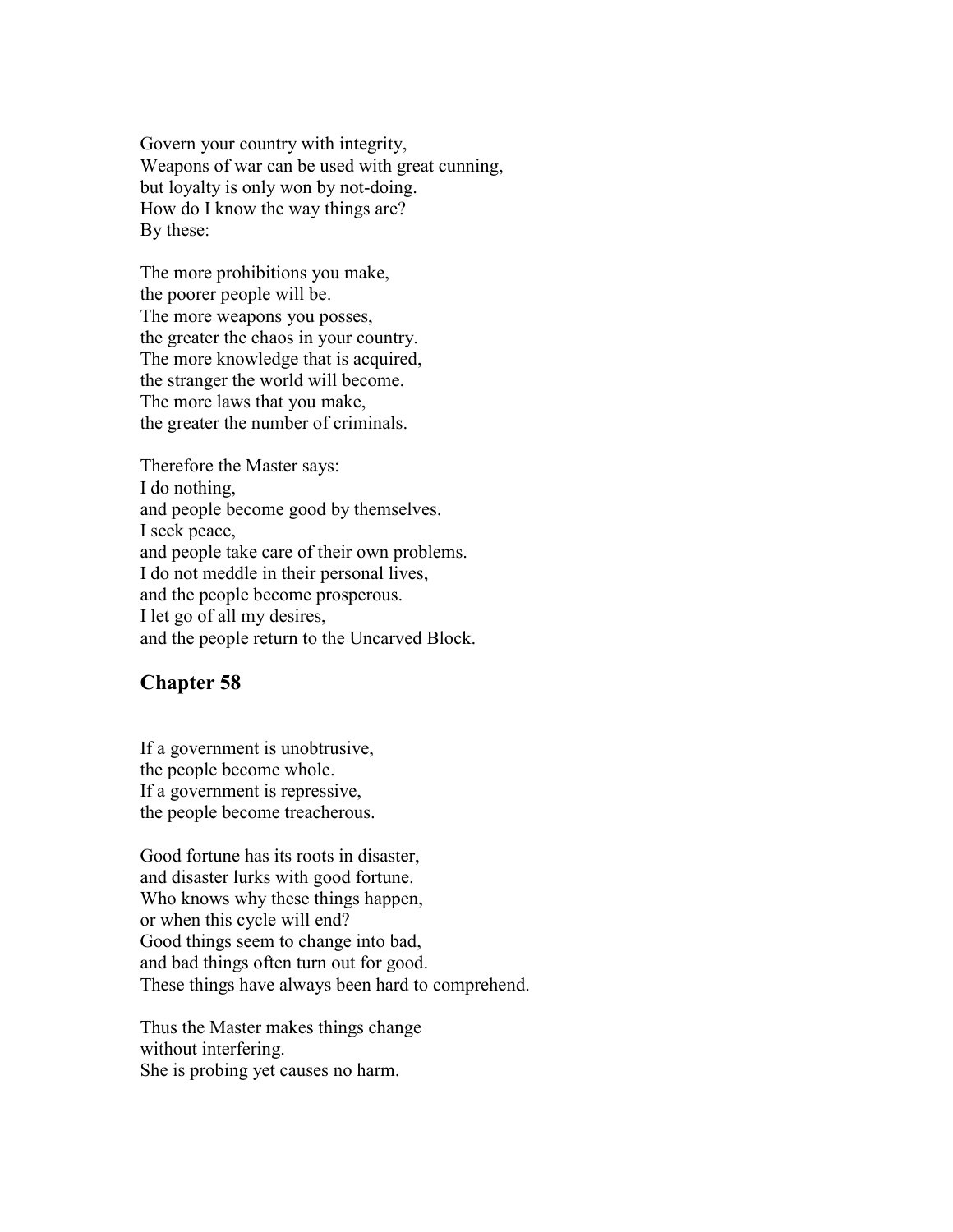Straightforward, yet does not impose her will. Radiant, and easy on the eye.

#### **Chapter 59**

There is nothing better than moderation for teaching people or serving Heaven. Those who use moderation are already on the path to the Tao.

Those who follow the Tao early will have an abundance of virtue. When there is an abundance of virtue. there is nothing that cannot be done. Where there is limitless ability, then the kingdom is withing your grasp. When you know the Mother of the kingdom, then you will be long enduring.

This is spoken of as the deep root and the firm trunk, the Way to a long life and great spiritual vision.

# **Chapter 60**

Governing a large country is like frying small fish. Too much poking spoils the meat.

When the Tao is used to govern the world then evil will loose its power to harm the people. Not that evil will no longer exist, but only because it has lost its power. Just as evil can loose its ability to harm, the Master shuns the use of violence.

If you give evil nothing to oppose, then virtue will return by itself.

# **Chapter 61**

A large country should take the low place like a great watershed,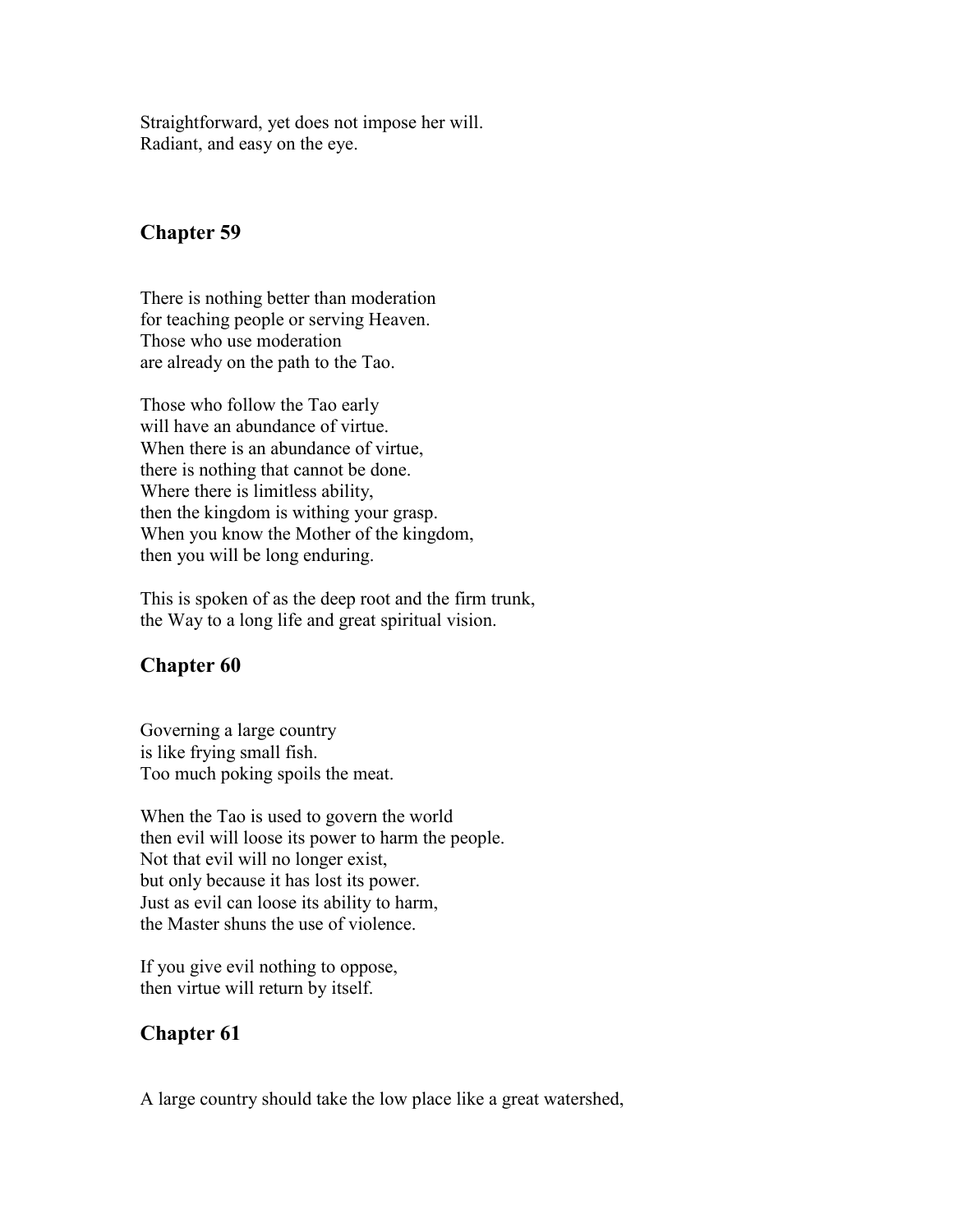which from its low position assumes the female role. The female overcomes the male by the power of her position. Her tranquility gives rise to her humility. If a large country takes the low position, it will be able to influence smaller countries. If smaller countries take the lower position, then they can allow themselves to be influenced. So both seek to take the lower position in order to influence the other, or be influenced.

Large countries should desire to protect and help the people, and small countries should desire to serve others. Both large and small countries benefit greatly from humility.

#### **Chapter 62**

The Tao is the tabernacle of creation; it is a treasure for those who are good, and a place of refuge for those who are not.

How can those who are not good be abandoned? Words that are beautiful are worth much, but good behavior can only be learned by example.

When a new leader takes office, don't give him gifts and offerings. These things are not as valuable as teaching him about the Tao.

Why was the Tao esteemed by the ancient Masters? Is it not said: "With it we find without looking. With it we find forgiveness for our transgressions." That is why the world cannot under stand it.

#### **Chapter 63**

Act by not acting; do by not doing. Enjoy the plain and simple. Find that greatness in the small. Take care of difficult problems while they are still easy; Do easy things before they become too hard.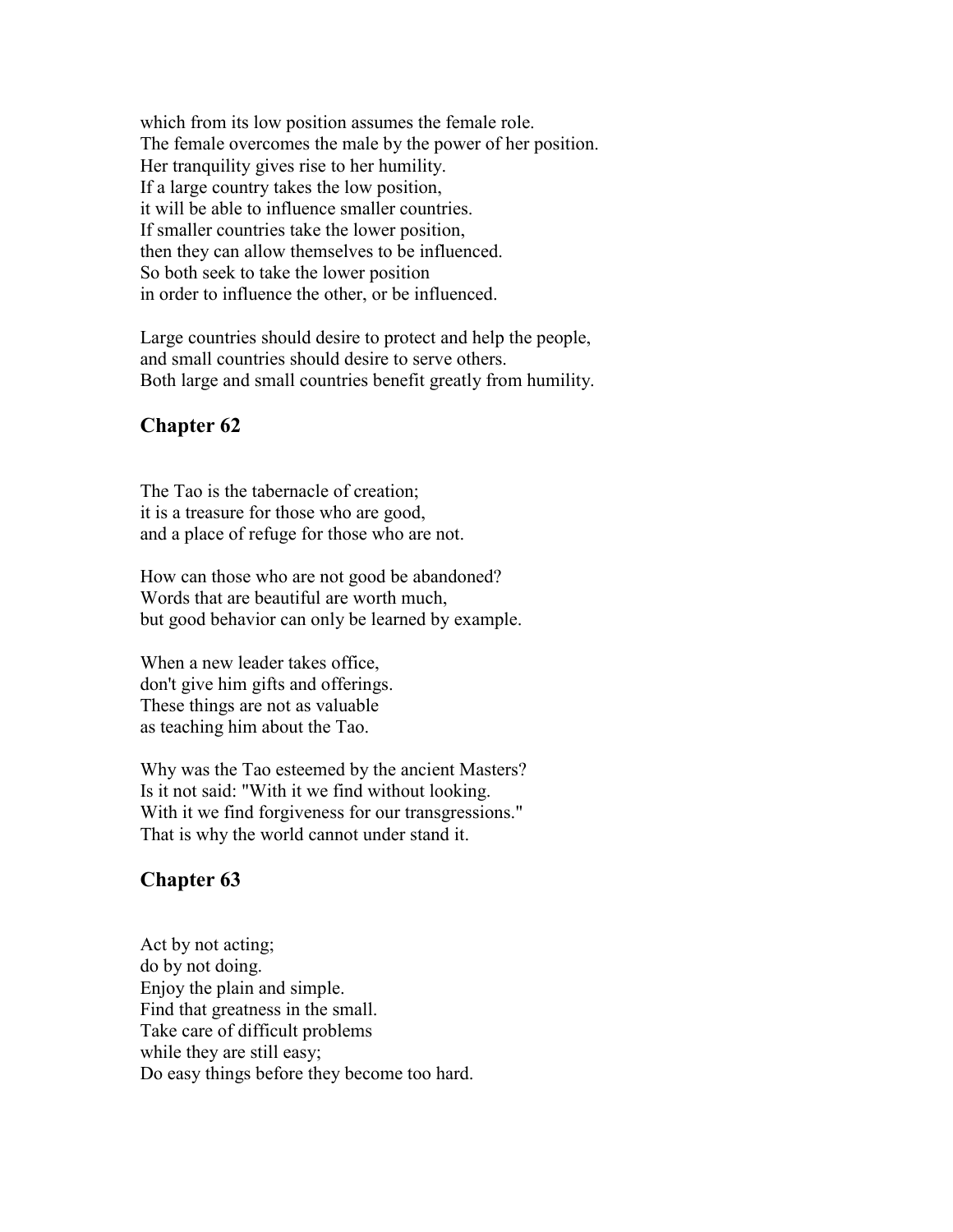Difficult problems are best solved while they are easy. Great projects are best started while they are small. The Master never takes on more than she can handle, which means that she leaves nothing undone.

When an affirmation is given too lightly, keep your eyes open for trouble ahead. When something seems too easy, difficulty is hiding in the details. The master expects great difficulty, so the task is always easier than planned.

# **Chapter 64**

Things are easier to control while things are quiet. Things are easier to plan far in advance. Things break easier while they are still brittle. Things are easier hid while they are still small. Prevent problems before they arise. Take action before things get out of hand. The tallest tree begins as a tiny sprout. The tallest building starts with one shovel of dirt. A journey of a thousand miles starts with a single foot step.

If you rush into action, you will fail. If you hold on too tight, you will loose your grip. Therefore the Master lets things take their course and thus never fails. She doesn't hold on to things and never looses them. By pursing your goals too relentlessly, you let them slip away. If you are as concerned about the outcome as you are about the beginning, then it is hard to do things wrong. The master seeks no possessions. She learns by unlearning, thus she is able to understand all things. This gives her the ability to help all of creation.

# **Chapter 65**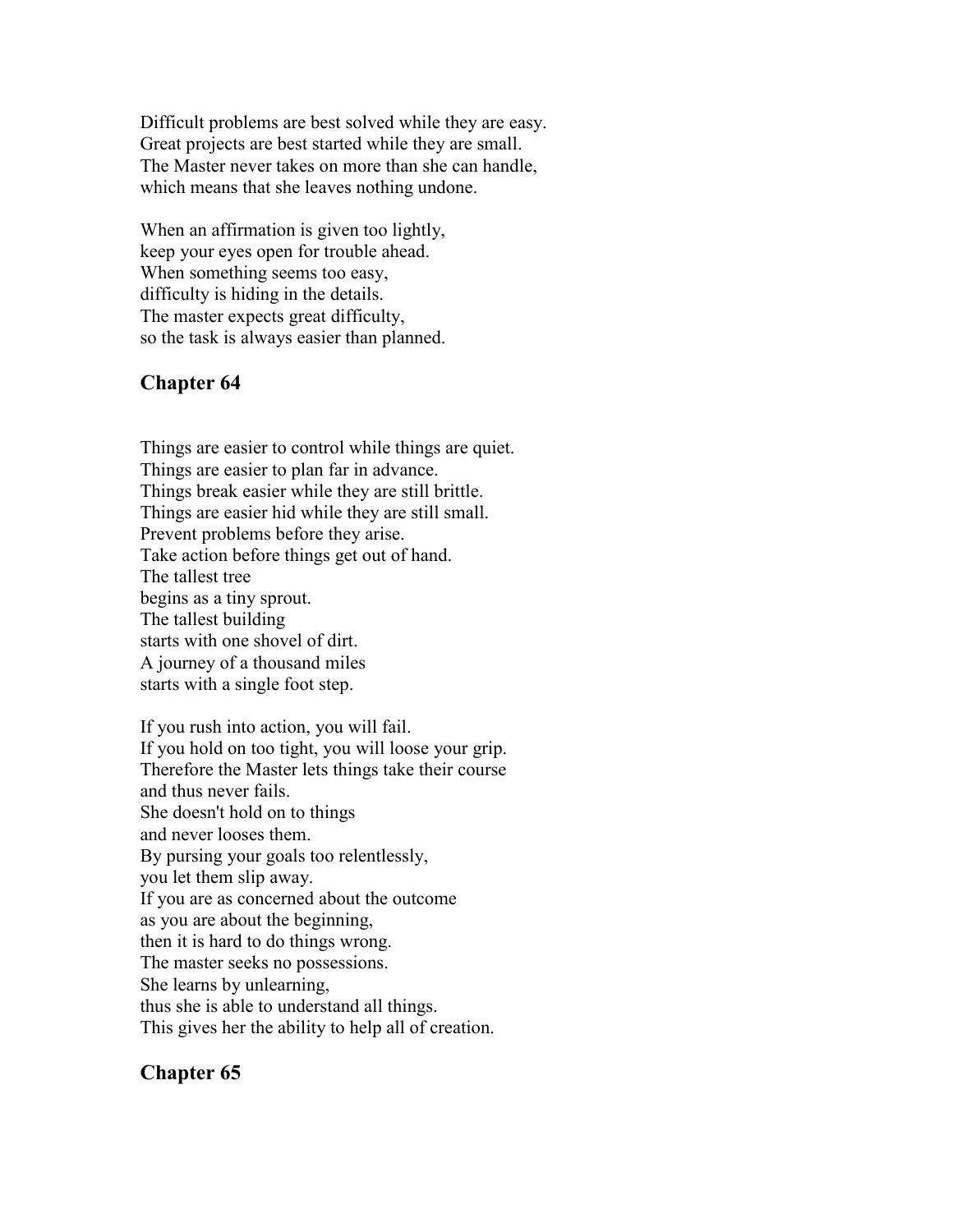The ancient Masters who understood the way of the Tao, did not educate people, but made them forget.

Smart people are difficult to guide, because they think they are too clever. To use cleverness to rule a country, is to lead the country to ruin. To avoid cleverness in ruling a country, is to lead the country to prosperity.

Knowing the two alternatives is a pattern. Remaining aware of the pattern is a virtue. This dark and mysterious virtue is profound. It is opposite our natural inclination, but leads to harmony with the heavens.

# **Chapter 66**

Rivers and seas are rulers of the streams of hundreds of valleys because of the power of their low position.

If you want to be the ruler of people, you must speak to them like you are their servant. If you want to lead other people, you must put their interest ahead of your own.

The people will not feel burdened, if a wise person is in a position of power. The people will not feel like they are being manipulated, if a wise person is in front as their leader. The whole world will ask for her guidance, and will never get tired of her. Because she does not like to compete, no one can compete with the things she accomplishes.

# **Chapter 67**

The world talks about honoring the Tao, but you can't tell it from their actions. Because it is thought of as great, the world makes light of it.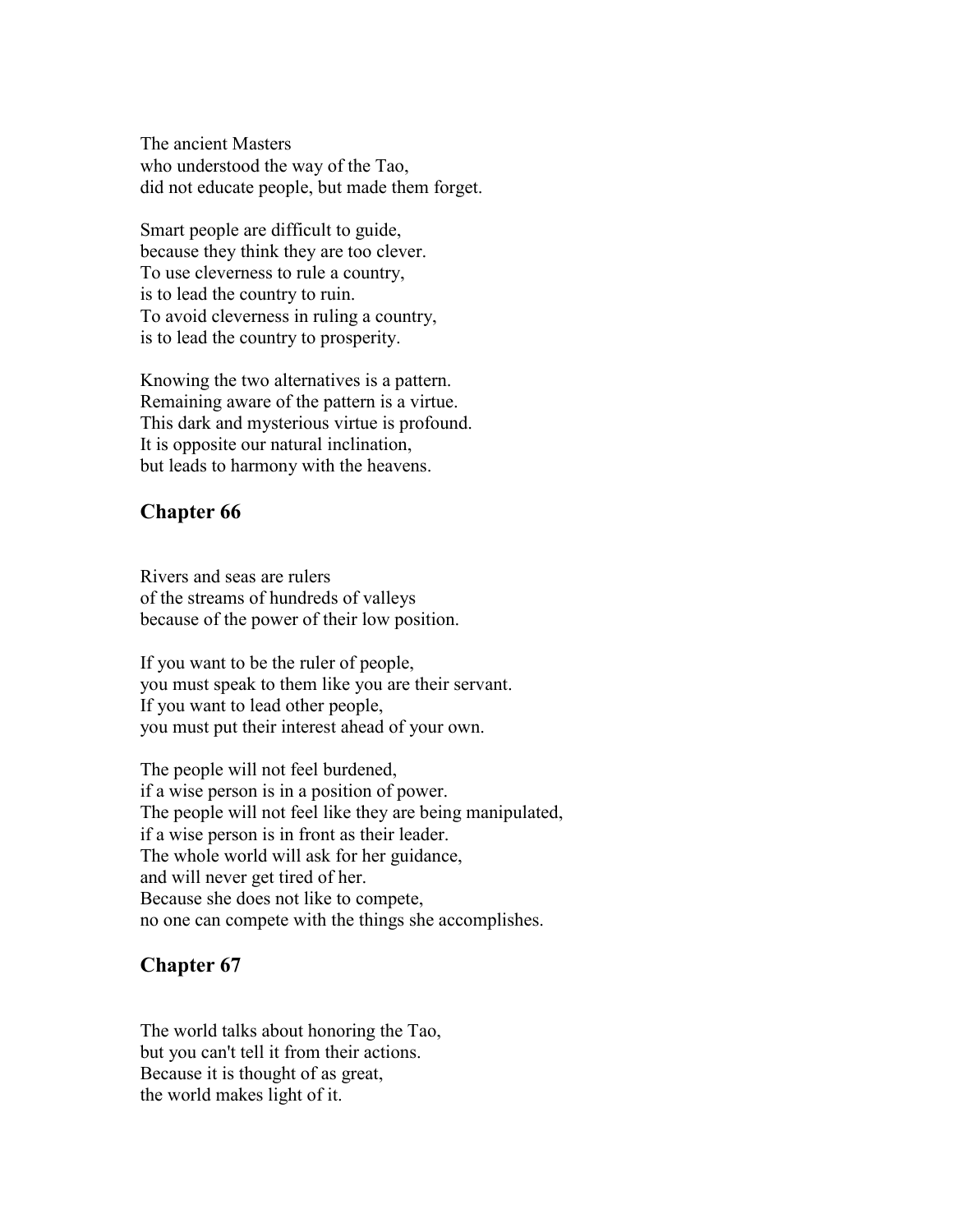It seems too easy for anyone to use.

There are three jewels that I cherish: compassion, moderation, and humility. With compassion, you will be able to be brave, With moderation, you will be able to give to others, With humility, you will be able to become a great leader. To abandon compassion while seeking to be brave, or abandoning moderation while being benevolent, or abandoning humility while seeking to lead will only lead to greater trouble. The compassionate warrior will be the winner, and if compassion is your defense you will be secure. Compassion is the protect

#### **Chapter 68**

The best warriors do not use violence. The best generals do not destroy indiscriminately. The best tacticians try to avoid confrontation. The best leaders becomes servants of their people.

This is called the virtue of non-competition. This is called the power to manage others. This is called attaining harmony with the heavens.

#### **Chapter 69**

There is an old saying: "It is better to become the passive in order to see what will happen. It is better to retreat a foot than to advance only an inch."

This is called being flexible while advancing, pushing back without using force, and destroying the enemy without engaging him. There is no greater disaster than underestimating your enemy.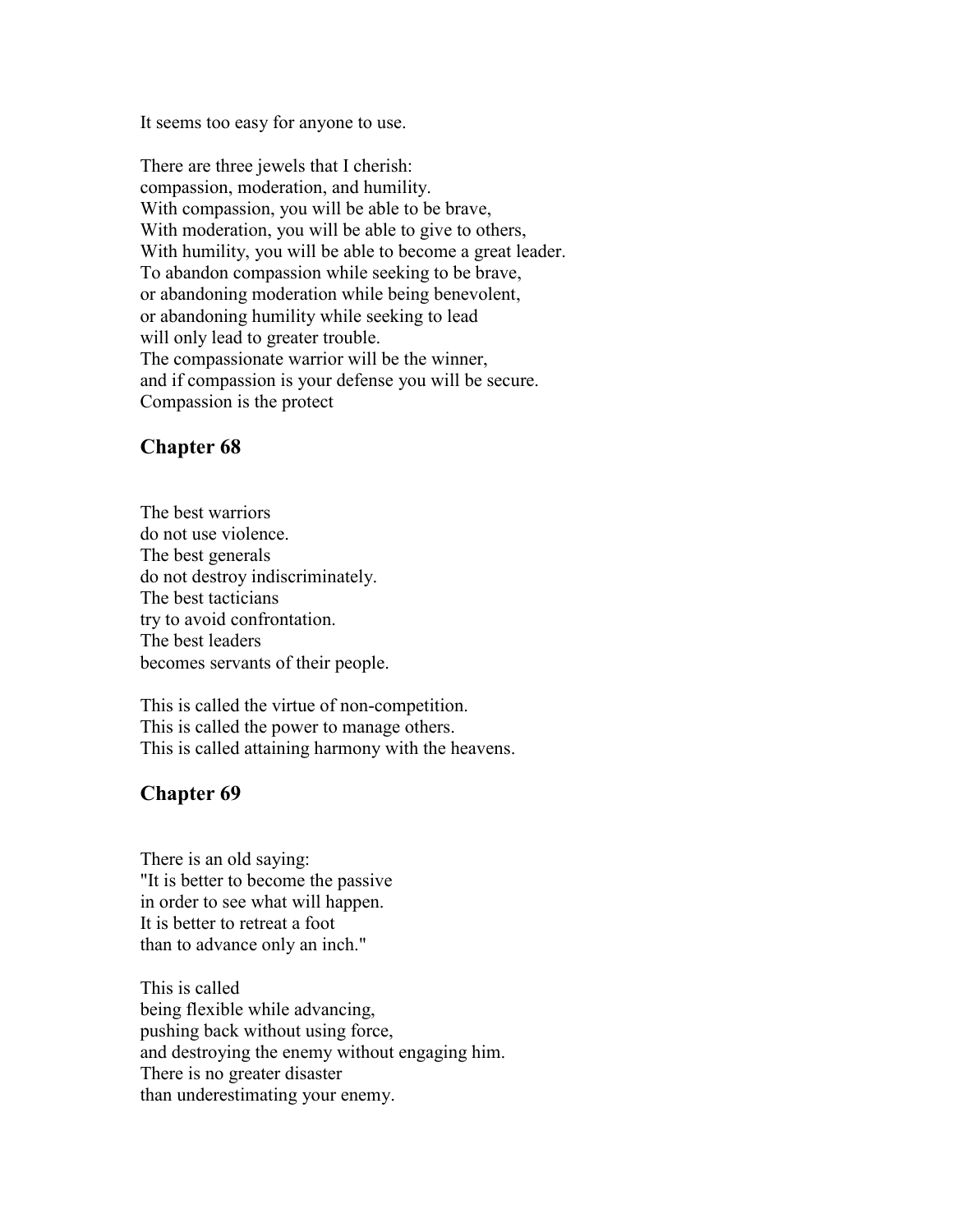Underestimating your enemy means loosing your greatest assets. When equal forces meet in battle, victory will go to the one that enters with the greatest sorrow.

#### **Chapter 70**

My words are easy to understand and easier to put into practice. Yet no one in the world seem to understand them, and are not able to apply what I teach.

My teachings come from the ancients, the things I do are done for a reason.

Because you do not know me, you are not able to understand my teachings. Because those who know me are few, my teachings become even more precious.

#### **Chapter 71**

Knowing you don't know is wholeness. Thinking you know is a disease. Only by recognizing that you have an illness can you move to seek a cure.

The Master is whole because she sees her illnesses and treats them, and thus is able to remain whole.

#### **Chapter 72**

When people become overly bold, then disaster will soon arrive.

Do not meddle with peoples livelihood; by respecting them they will in turn respect you. Therefore, the Master knows herself but is not arrogant. She loves herself but also loves others. This is how she is able to make appropriate choices.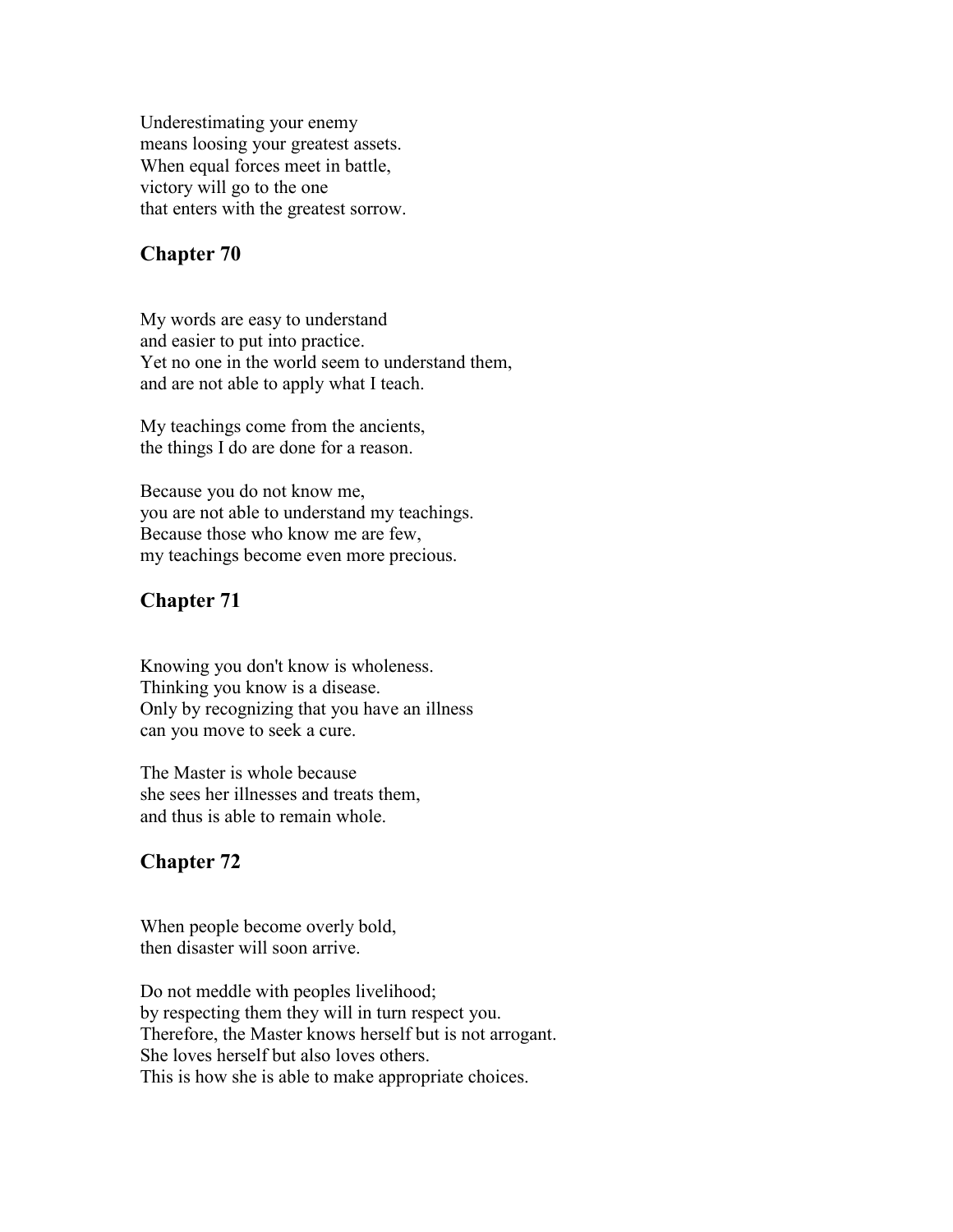#### **Chapter 73**

Being over bold and confidant is deadly. The wise use of caution will keep you alive.

One is the way to death, and the other is the way to preserve your life. Who can understand the workings of Heaven?

The Tao of the universe does not compete, yet wins; does not speak, yet responds; does not command, yet is obeyed; and does act, but is good at directing.

The nets of Heaven are wide, but nothing escapes its grasp.

#### **Chapter 74**

If you do not fear death, then how can it intimidate you? If you aren't afraid of dying, there is nothing you cannot do.

Those who harm others are like inexperienced boys trying to take the place of a great lumberjack. Trying to fill his shoes will only get them seriously hurt.

#### **Chapter 75**

When people go hungry, the governments taxes are too high. When people become rebellious, the government has become too intrusive.

When people begin to view death lightly, wealthy people have too much which causes others to starve.

Only those who do not cling to their life can save it.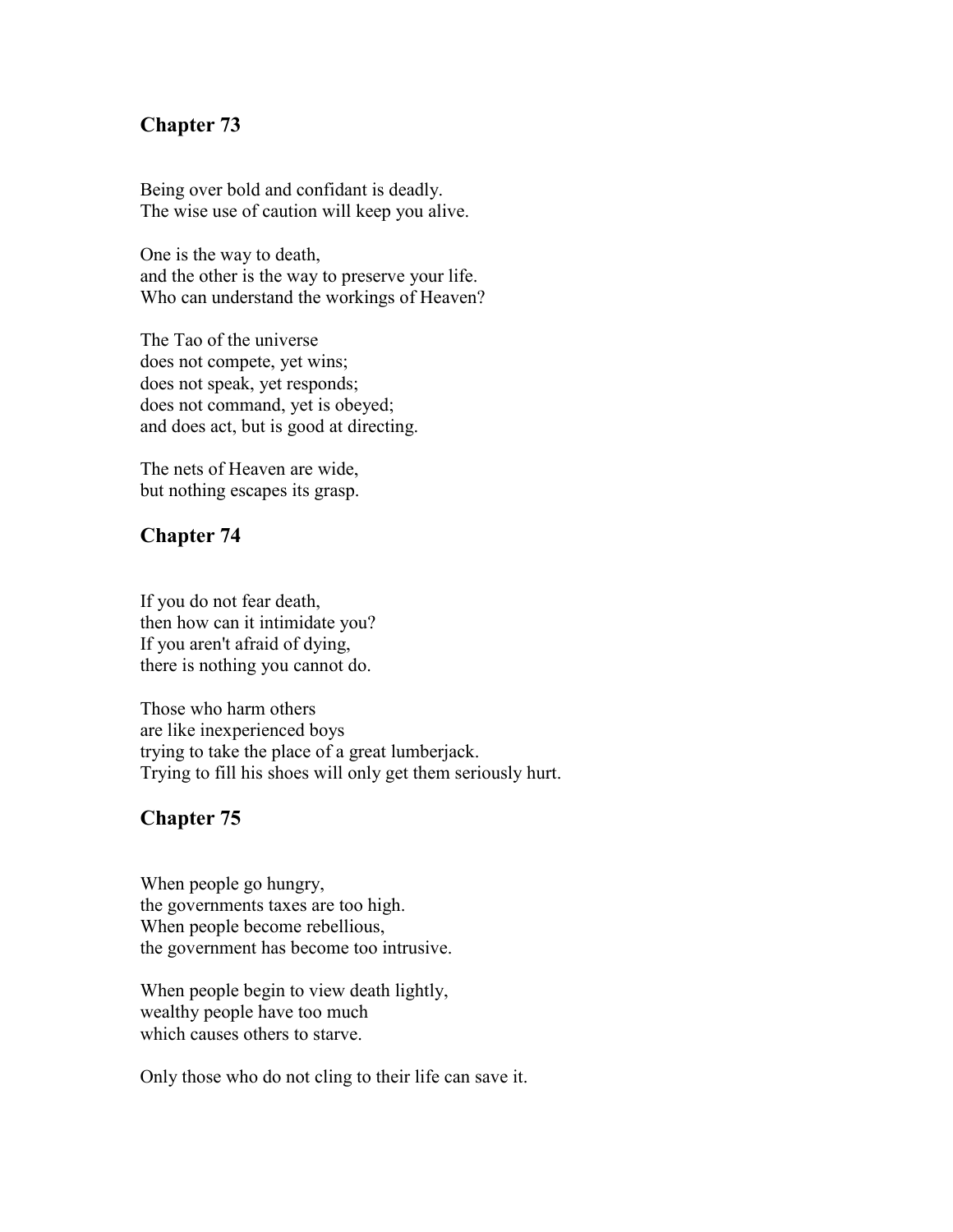#### **Chapter 76**

The living are soft and yielding; the dead are rigid and stiff. Living plants are flexible and tender; the dead are brittle and dry.

Those who are stiff and rigid are the disciples of death. Those who are soft and yielding are the disciples of life.

The rigid and stiff will be broken. The soft and yielding will overcome.

#### **Chapter 77**

The Tao of Heaven works in the world like the drawing of a bow. The top is bent downward; the bottom is bent up. The excess is taken from, and the deficient is given to.

The Tao works to use the excess, and gives to that which is depleted. The way of people is to take from the depleted, and give to those who already have an excess.

Who is able to give to the needy from their excess? Only someone who is following the way of the Tao.

This is why the Master gives expecting nothing in return. She does not dwell on her past accomplishments, and does not glory in any praise.

#### **Chapter 78**

Water is the softest and most yielding substance. Yet nothing is better than water, for overcoming the hard and rigid, because nothing can compete with it.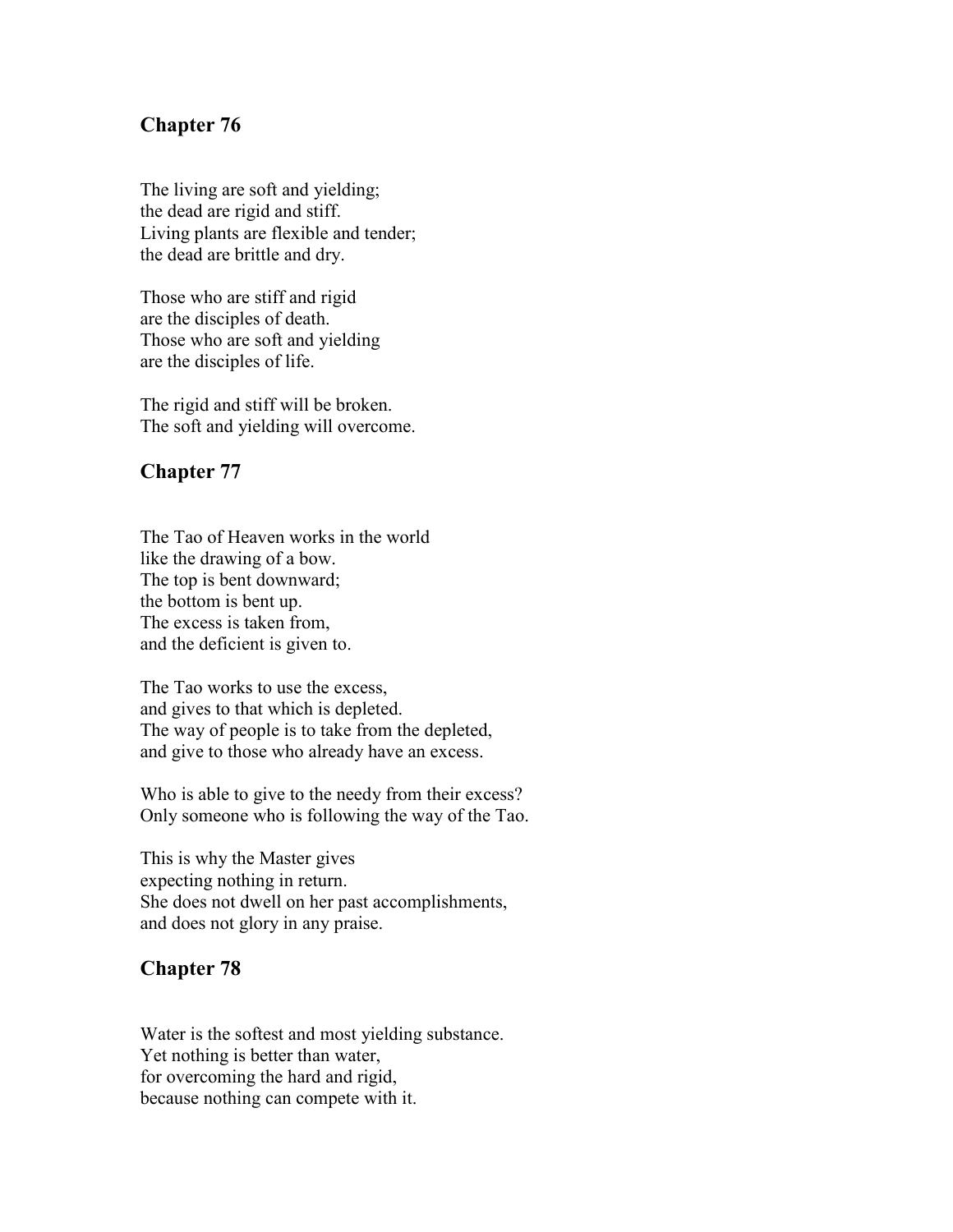Everyone knows that the soft and yielding overcomes the rigid and hard, but few can put this knowledge into practice.

Therefore the Master says: "Only he who is the lowest servant of the kingdom, is worthy to become its ruler. He who is willing tackle the most unpleasant tasks, is the best ruler in the world."

True sayings seem contradictory.

#### **Chapter 79**

Difficulties remain, even after solving a problem. How then can we consider that as good?

Therefore the Master does what she knows is right, and makes no demands of others. A virtuous person will do the right thing, and persons with no virtue will take advantage of others.

The Tao does not choose sides; the good person receives from the Tao because she is on its side.

#### **Chapter 80**

Small countries with few people are best. Give them all of the things they want, and they will see that they do not need them. Teach them that death is a serious thing, and to be content to never leave their homes. Even though they have plenty of horses, wagons and boats, they won't feel that they need to use them. Even if they have weapons and shields, they will keep them out of sight. Let people enjoy the simple technologies, let them enjoy their food, let them make their own clothes, let them be content with their own homes,